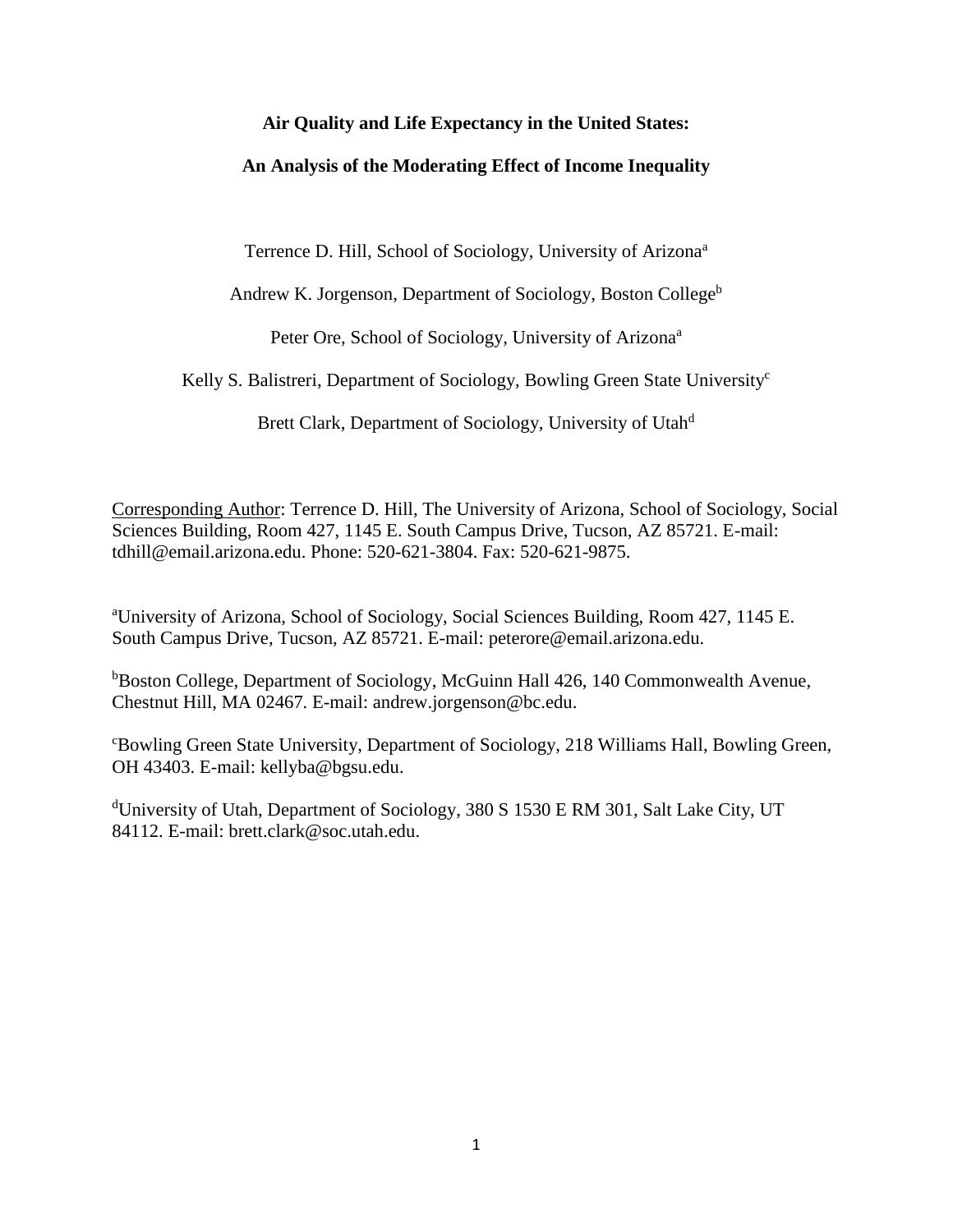# **Air Quality and Life Expectancy in the United States: An Analysis of the Moderating Effect of Income Inequality**

## **ABSTRACT**

Although studies have shown that air pollution can be devastating to population health, little is known about the intersection of air pollution and income inequality. We investigate if air pollution is especially detrimental to the health of US state populations characterized by more inequitable distributions of income. In other words, are the populations of states with higher levels of income inequality especially vulnerable to similar levels of air pollution? We use two-way fixed-effects regression techniques to analyze longitudinal data for 49 US states and the District of Columbia (2000-2010) to model state-level life expectancy as a function of fine particulate matter, income inequality, and other state-level factors. We estimate models with interaction terms to formally assess whether the association between fine particulate matter and life expectancy varies by level of state income inequality. Across multiple life expectancy outcomes and additive models, states with higher PM<sub>2.5</sub> levels tend to exhibit lower average life expectancy. This general pattern is observed with our specifications for raw and weighted  $PM_{2.5}$  and with adjustments for income share of the top 10%, total population, GDP per capita, median household income, median age in years, percent college degree or higher, percent black, and percent Hispanic/Latino. We also find that the association between state PM2.5 levels and average life expectancy intensifies in states with higher levels of income inequality. More specifically,  $PM_{2.5}$  levels are more detrimental to population life expectancy in states where a higher percentage of income is concentrated in the top 10% of the state income distribution, net of various controls. We discuss the implications of our results for future research in social epidemiology and environmental justice.

**Keywords:** air quality; particulate matter; income inequality; life expectancy; social epidemiology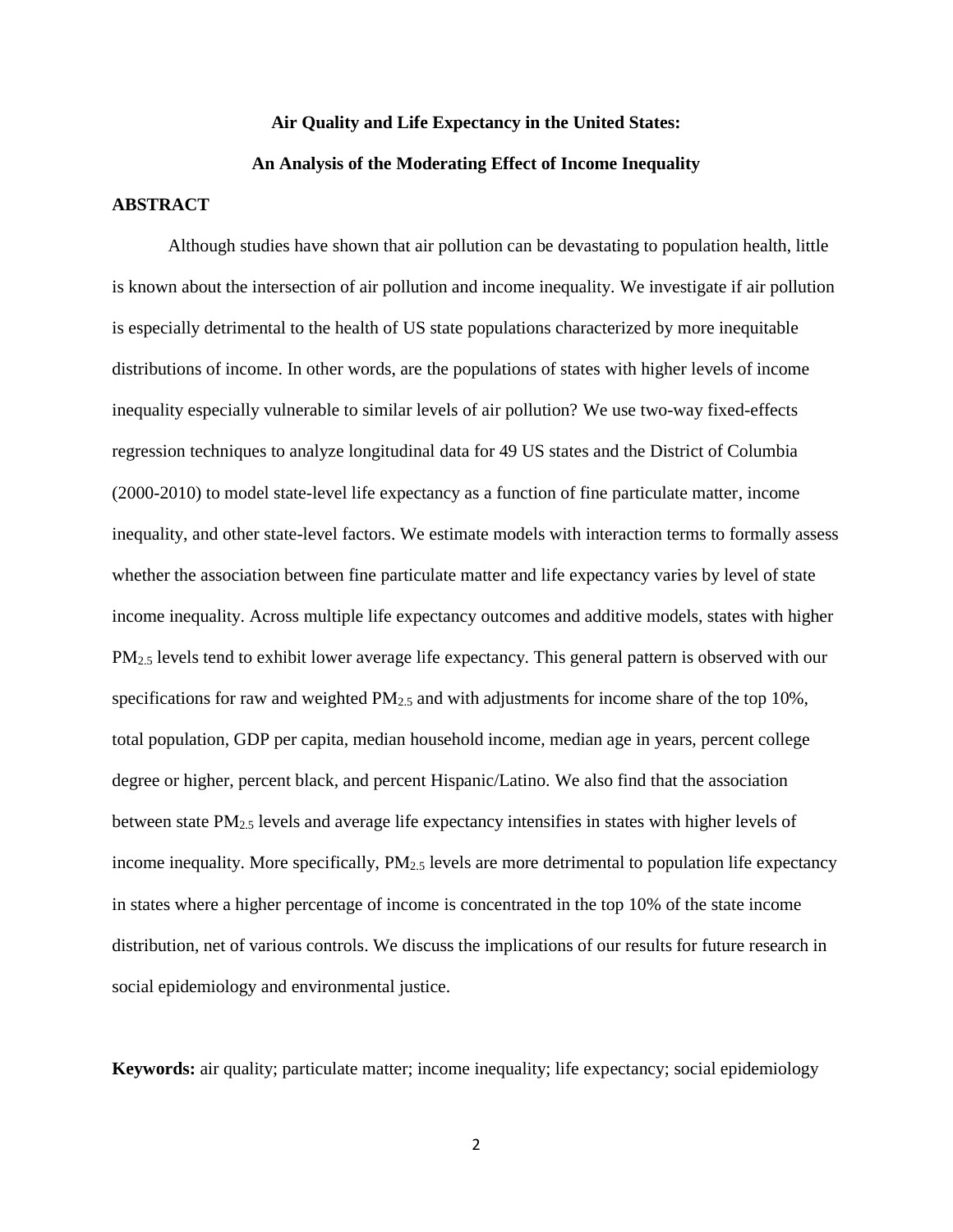### **INTRODUCTION**

Air pollution is devastating for population health. Over the past two decades, studies have shown that various forms of air pollution (e.g., particulate matter, carbon monoxide, and ozone) increase the risk of heart disease, cerebrovascular disease, all-cause mortality across the life course, cause-specific adult mortality linked to respiratory diseases, cardiovascular diseases, malignant neoplasms, and unintentional injuries (Brook et al., 2010; Brunekreef and Holgate, 2002; Chay and Greenstone, 2003; Clancy et al., 2002; Currie and Neidell, 2005; Currie et al., 2009; Franklin et al., 2007; Graff Zivin and Neidell, 2013; Greenstone and Hanna, 2014; Heutel and Ruhm, 2016; Knittel et al., 2016; Künzli et al., 2000; Mikati et al., 2018; Mustafić et al., 2012; Pope and Dockery, 2006; Wellenius et al., 2005). Although air pollution potentially harms all segments of society, environmental justice research in the United States (US) has found distinct inequities regarding its impacts, such as in relation to the health of younger, older, poorer, and non-white populations (Ard, 2016; Boyce and Pastor, 2013; Currie et al., 2009; Devlin et al., 2003; Heutel and Ruhm, 2016; Mikati et al., 2018; Mohai and Saha, 2015).

In this study, we expand on previous health and environmental justice research by exploring the intersection of air pollution and income inequality in the US context. Although previous scholarship has shown that greater income inequality is associated with poorer population health (Clarkwest, 2008; Diez-Roux et al., 2000; Hill and Jorgenson, 2018; Lynch et al., 2001; Kaplan et al., 1996; Kawachi and Kennedy, 1999; Neumayer and Plümper, 2016; Pickett and Wilkinson, 2015; Rambotti, 2015; Wen et al., 2003; Wilkinson and Pickett, 2006, 2009), in this study we are less interested in the direct effects of income inequality on health. Instead, we consider whether air pollution is especially detrimental to the health of US states' populations characterized by the inequitable distribution of income. In other words, are the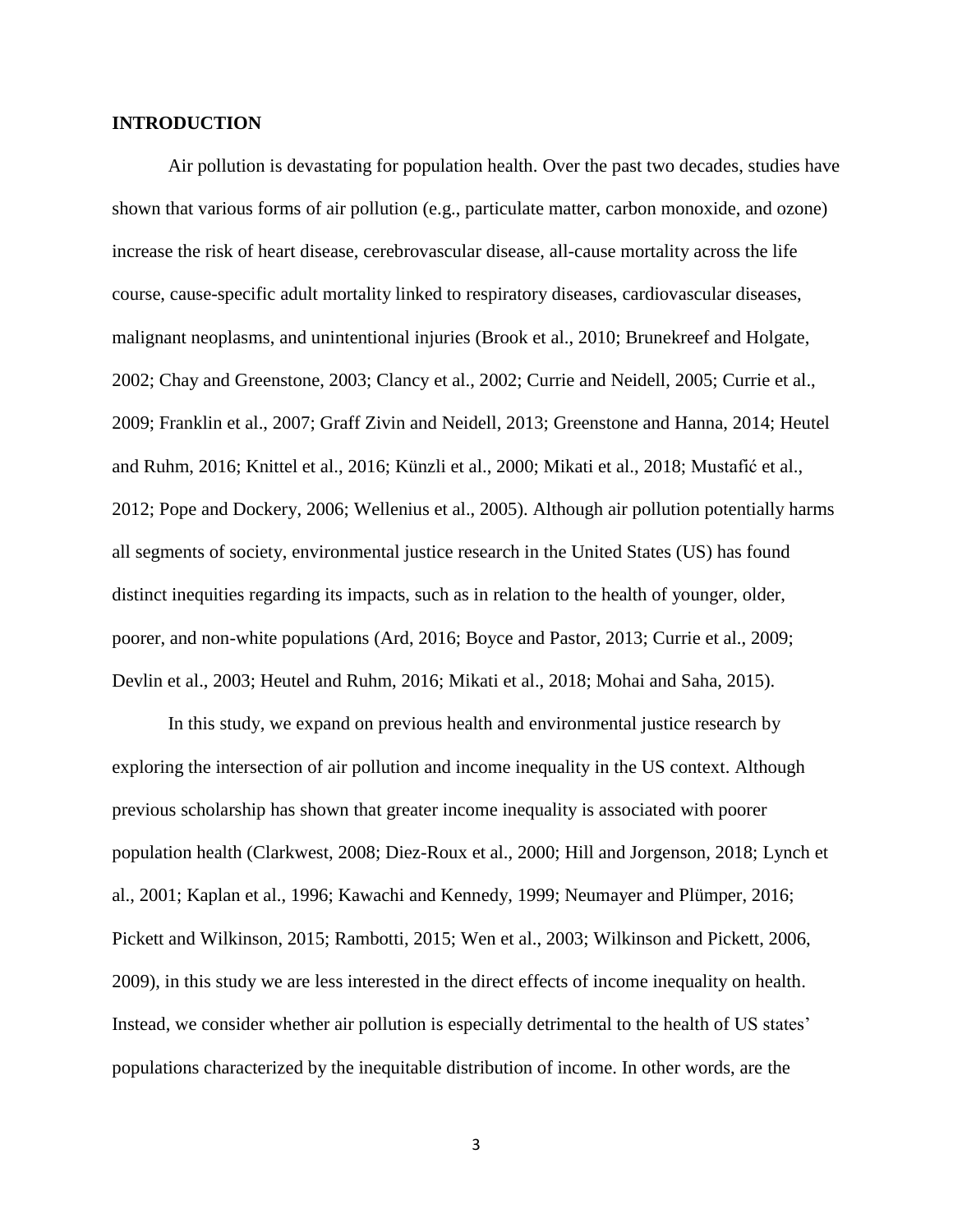populations of US states with higher levels of income inequality especially vulnerable to *similar*  levels of air pollution?

Our assessment of the multiplicative impact of income inequality is supported by three theoretical principles: Power, Proximity, and Physiology. The *Power* principle suggests that income inequality could increase the vulnerability of populations to a given level of air pollution due to the undermining of environmental regulations and protections (e.g., public discussions and warnings, working conditions, living standards, and other resources) through the concentration of wealth and political power. Drawing on the political-economy approach developed by Boyce and colleagues (1994, 1999, 2007), Jorgenson and colleagues (2016, 2017, 2018) point out that those with higher incomes and wealth are often the owners of polluting firms and energy producing enterprises (see also Schor and Jorgenson, in press). To protect these assets, they are more likely to use their economic resources to influence political power and to dominate the policy environment in their favor (Boyce et al., 1999). These findings are further supported by Neo-Material theory, which suggests that income inequality concentrates wealth and power among elites and weakens broader commitments to the general interests of society among lower classes, which creates political pressure to cut taxes, deregulate industries (including less environmental regulations), and limit investments in public resources and social services that promote public health, including, for example, education, consumer protections, and health care infrastructure (Clarkwest, 2008; Jorgenson et al., 2017; Kaplan et al., 1996; Kawachi and Kennedy, 1999; Lynch et al., 2000; Neumayer and Plümper, 2016; Truesdale and Jencks, 2016).

<Figure 1 about here>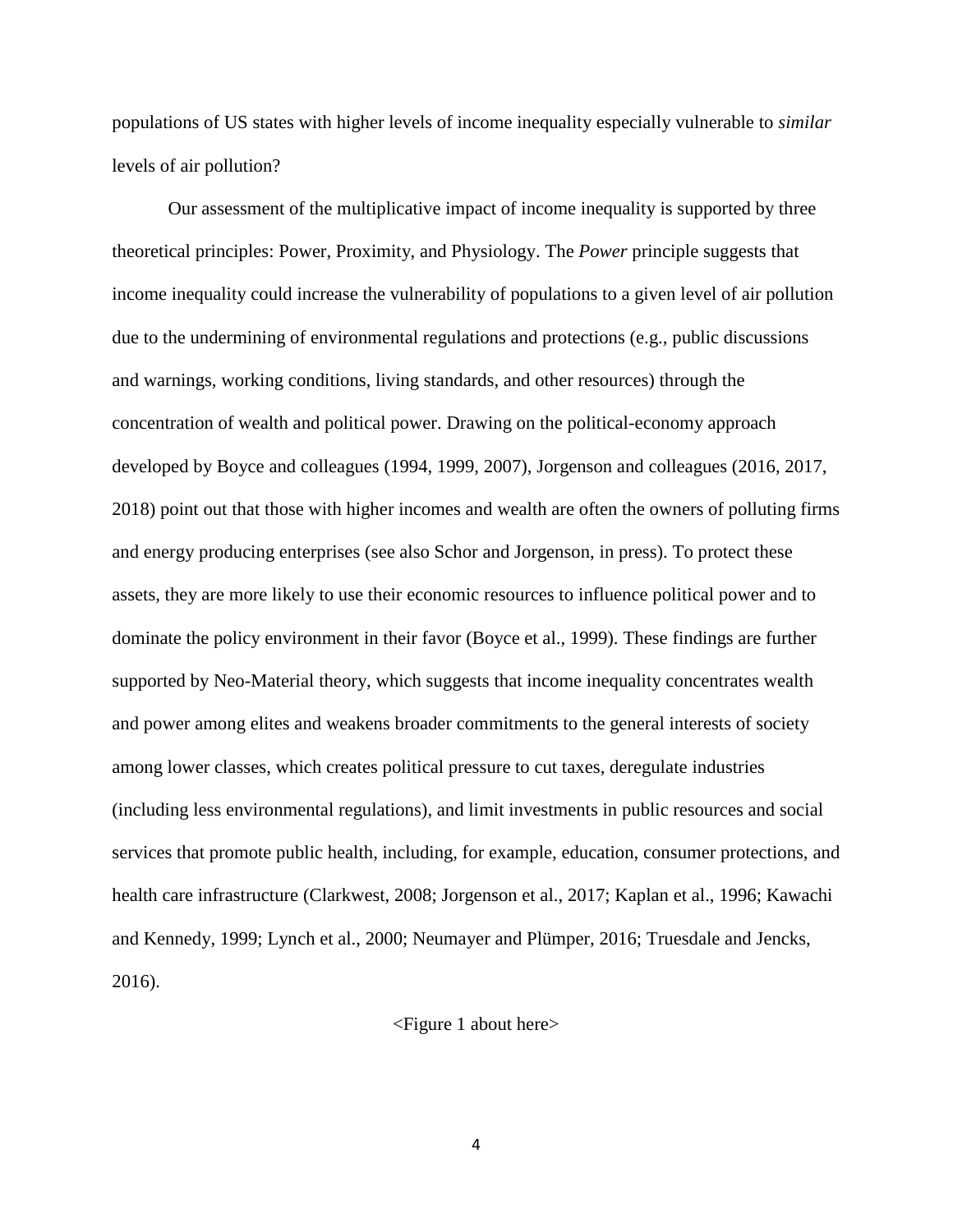The *Proximity* principle suggests that income inequality could increase the vulnerability of populations to a given level of air pollution by contributing to the segregation of vulnerable populations in geographic space. Several studies show that income inequality is associated with higher levels of residential segregation by race and class (Cheshire et al., 2003; Jargowsky, 1996; Lobmayer and Wilkinson, 2002; Reardon and Bischoff, 2011). Reardon and Bischoff (2011:1140) explain that "income inequality appears to be responsible for a specific aspect of income segregation—the large scale separation of the affluent from lower-income households and families." From public health and environmental justice perspectives, segregation contributes to social inequalities in residential proximity to sources of harmful pollution (Ard, 2016; Boyce and Pastor, 2013; Mikati et al., 2018; Mohai and Saha, 2015). For example, a recent study by Mikati and colleagues (2018) shows that impoverished and non-white communities are disproportionately exposed to particulate matter emitting facilities. Social Capital theory proposes that these concerns may be compounded, given that income inequality generates widespread status competition, which undermines interpersonal trust, social cohesion, cooperation, and, as consequence, collective political efforts to support vulnerable populations (Elgar, 2010; Kawachi et al., 1997; Kawachi and Kennedy, 1999; Truesdale and Jencks, 2016).

Finally, the *Physiological* principle suggests that income inequality could increase the vulnerability of populations to a given level of air pollution by undermining the physiological health of human populations. Psychosocial theory contends that the stress of relative deprivation, from the unequal distribution of income, contributes to negative self-appraisals (e.g., low selfesteem), emotional distress (e.g., anxiety and anger), risky coping behaviors (e.g., heavy alcohol consumption and smoking), and, over time, physiological dysregulation or allostatic load (Kawachi and Kennedy, 1999; Lynch et al., 2000; Truesdale and Jencks, 2016; Wilkinson, 1996,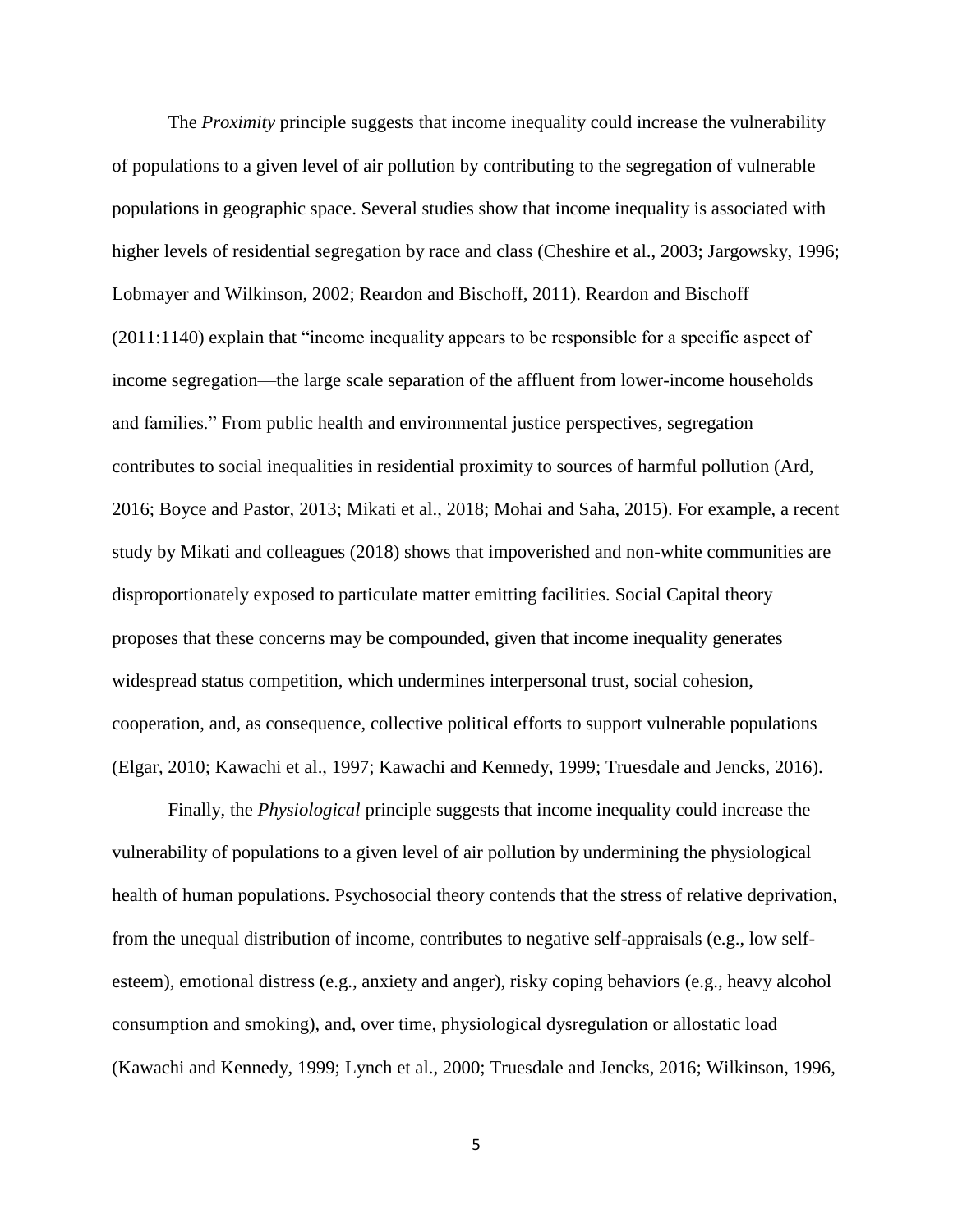2005; Wilkinson and Pickett, 2009). More simply, income inequality creates a wide range of chronic social stressors that in turn overwhelm the physiological stress response or allostatic systems of the human body. When stress is acute or short-term, allostatic systems can efficiently manage the physiological consequences of stress. When stress is chronic or long-term, such as under the enduring economic conditions of income inequality, the result is allostatic load. According to McEwen (1998:171), allostatic load is "the wear and tear that results from chronic overactivity or underactivity of allostatic systems." A key indicator of allostatic load is lung function (Crimmins et al., 2003; McEwen, 2002; Seeman et al., 2004). Stress and related hormones can contribute to the physiological dysregulation of the lungs through bronchodilation and increased respiration (lungs take in more air), airway inflammation and difficulty breathing (lungs take in less air), and suppression of the immune system, which leads to increased vulnerability to respiratory infections (Kullowatz et al., 2008; Lehrer, 2006). These processes are especially relevant in regard to specific forms of air pollution, most notably fine particulate matter, which can be inhaled deeply into the lungs.

In this study, we directly assess the multiplicative impact of income inequality on the association between fine particulate matter and life expectancy at the US state level. In accordance with previous research, which does not consider additional moderating effects, we expect that states with higher levels of fine particulate matter will tend to exhibit lower average life expectancy. Drawing on the theoretical principles of Power, Proximity, and Physiology, we anticipate that the inverse association between particulate matter and average life expectancy will be intensified in states with higher levels of income inequality.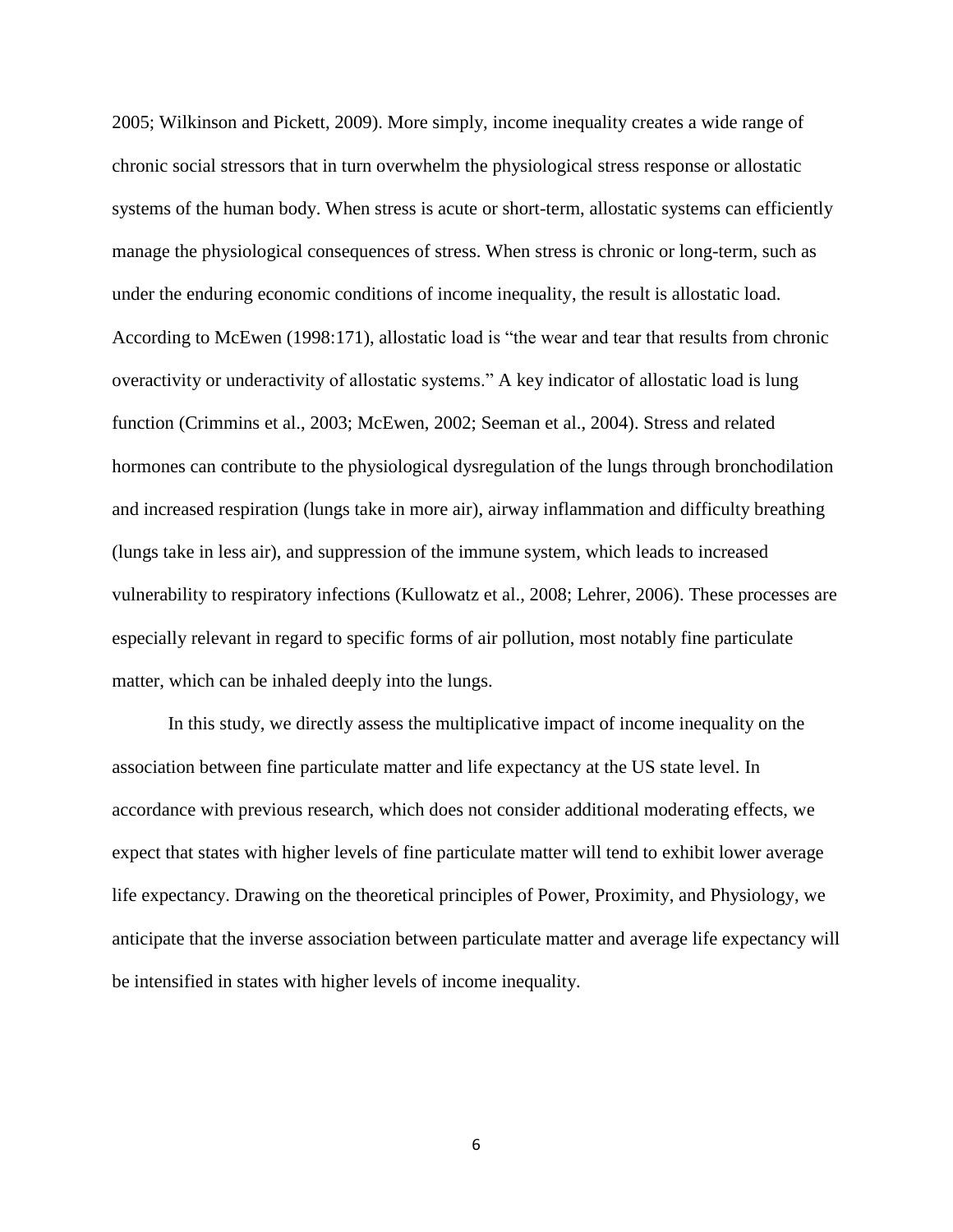#### **METHODS**

### **Data**

This study involves two sources of data. The first data source includes annual observations for average life expectancy at birth from 2000 to 2010 for 49 US states and the District of Columbia. Our final analytic sample for our first source of data includes 550 observations. The second data source is restricted to three annual observations (2000, 2005, and 2010) for sex-specific average life expectancy for 49 US states and the District of Columbia, leading to 150 observations. These specific years were selected to include all available comparable data for our focal independent and dependent variables. Maine is excluded from all analyses due to data limitations for our particulate matter measures. The second data source is restricted to three years due to data availability limitations for our sex-specific life expectancy measures.

### **Measures**

*Life Expectancy*. Our regression analyses include three dependent variables: (1) average life expectancy at birth, (2) average female life expectancy at birth, and (3) average male life expectancy at birth. These data were obtained from the Institute for Health Metrics and Evaluation's (IHME) Global Burden of Disease database. IHME provides these data for all states and the District of Columbia (see Wang et al., 2013).

*Air Quality.* Our focal indicator of air quality is particulate matter 2.5 (PM<sub>2.5</sub>). PM<sub>2.5</sub> refers to fine inhalable chemical particles in the air. Most particulate matter is a combination of chemicals (e.g., sulfur dioxide and nitrogen oxides) emitted from transportation vehicles, power plants, and other industrial sites. Because these chemical particles are 30 times smaller than a single strand of hair, they can contribute to a host of health problems by travelling through the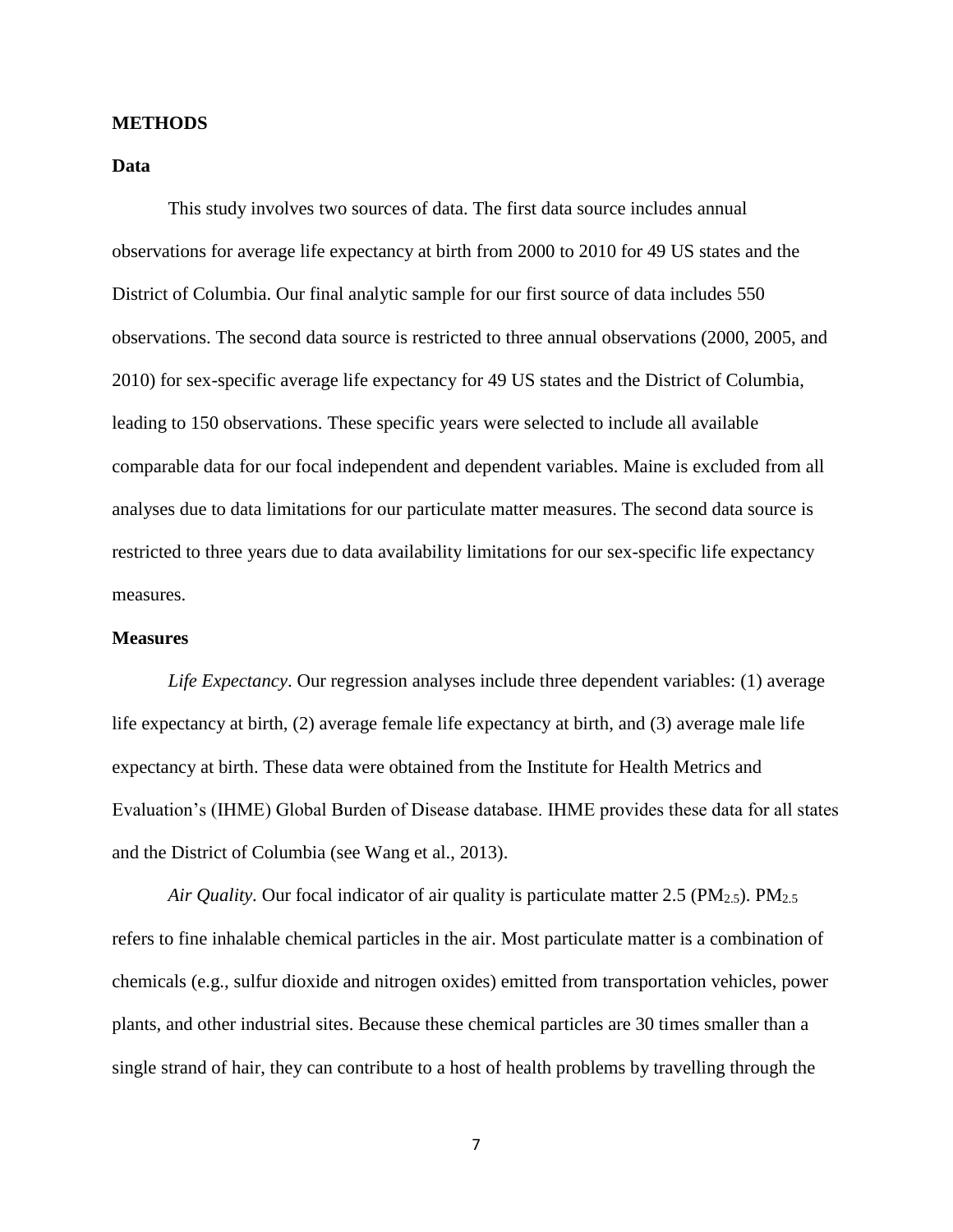respiratory tract into the lungs and bloodstream. We obtained PM2.5 concentration data from Environmental Protection Agency's Air Quality System (AQS) database. AQS provides, among other measures, annual average arithmetic mean  $PM_{2.5}$  concentrations by air quality monitor. Following Heutel and Ruhm (2016), we weighted state average particulate matter concentrations in order to compensate for the uneven distribution of monitors across space and time by the product of the monitor's county population and the proportion of actual to potential observations. County populations were obtained from the U.S. Census Bureau's intercensal population estimates. Potential observations were defined as the total number of observations required by Federal law for each monitor. As robustness checks, in the analyses we estimate separate models with either the weighted or unweighted versions of  $PM_{2.5}$ .

*Income Inequality.* Following recent research (e.g., Hill and Jorgenson 2018; Jorgenson et al., 2017, 2018), we measure income inequality as income shares for the top 10%. Our income share data were obtained from the World Wealth and Income Database (WWID). Income shares are constructed from individual tax filing data available from the Internal Revenue Service and are measured in percentages (see Frank et al., 2015).

*Control Variables.* Consistent with previous studies of air quality and income inequality, our analyses include a range of state-level time-varying control variables, including median age (in years), percent black, percent Hispanic/Latino, percent with a four-year college degree or higher, median household income (in constant 2016 US dollars), GDP per capita (in chained 2007 dollars), and total population size. Our GDP data were obtained from the United States Department of Commerce Bureau of Economic Analysis database. Data for all other control variables were drawn from the U.S. Census Bureau's online databases. Because several control variables were positively skewed, the subsequent regression analyses employ a base 10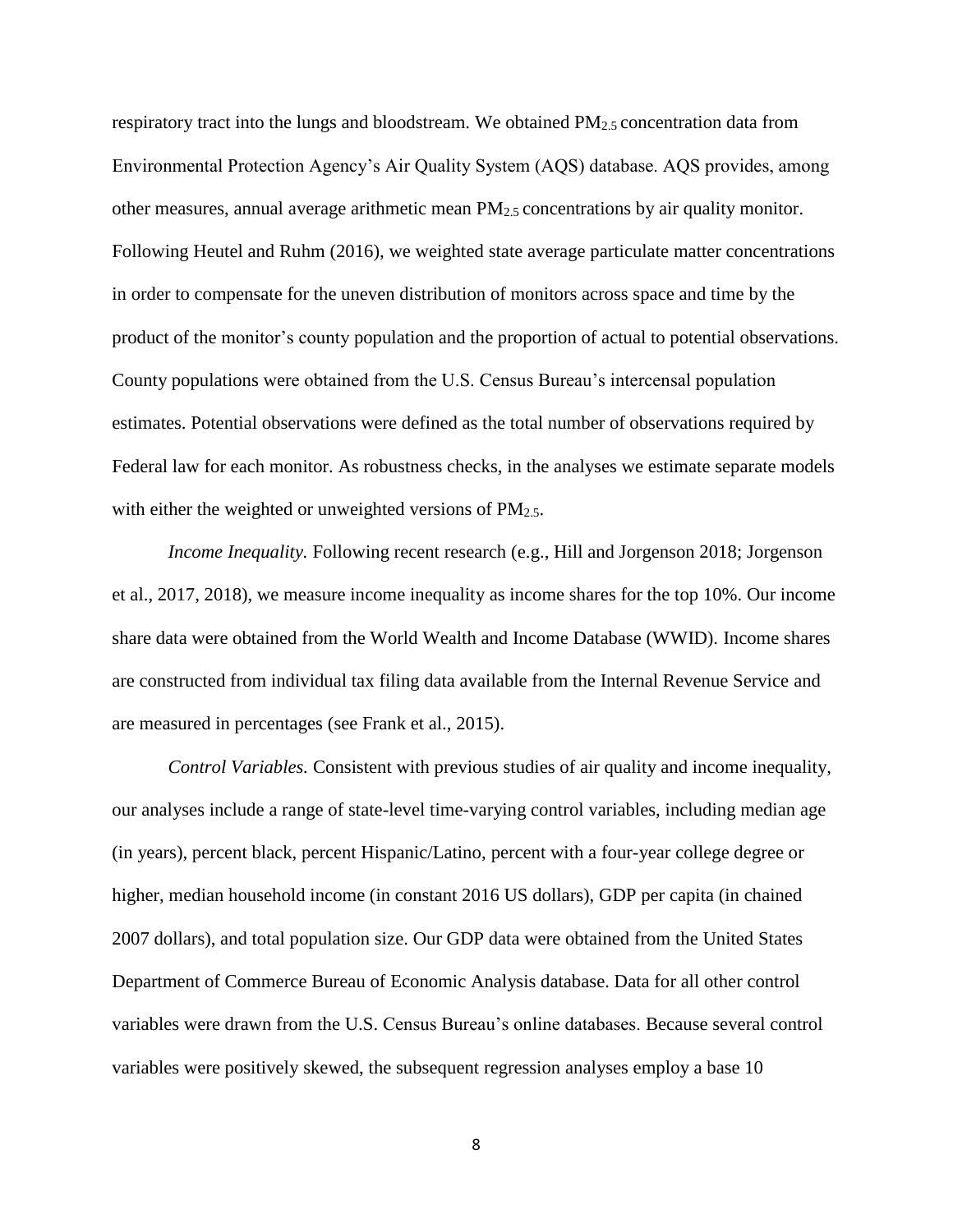logarithmic transformation for percent black, percent Hispanic/Latino, percent with a four-year college degree or higher, GDP per capita, and total population.

#### **Model Estimation Techniques**

In our analysis of average life expectancy (annual observations for 2000-2010), we use the "xi:xtpcse" commands in Stata to estimate time-series cross-sectional Prais-Winsten regression models with panel-corrected standard errors, allowing for disturbances that are heteroskedastic and contemporaneously correlated across panels (Beck & Katz, 1995). We correct for first-order autocorrelation (AR1 disturbances) within panels. Since we have no theoretical basis for assuming panel-specific autocorrelation, we treat AR1 disturbances as common to all panels. We control for both year-specific and state-specific effects by including dummy variables for years and cases. This approach is one of the most commonly used longitudinal methods because it addresses the problem of heterogeneity bias. Heterogeneity bias in this context refers to the confounding effect of unmeasured time-invariant variables that are omitted from our regression models. To correct for heterogeneity bias, fixed-effects models control for omitted variables that are time-invariant by examining variability within states rather than between states. To control for potential unobserved heterogeneity that is cross-sectionally invariant within periods, we include dummy variables for our annual observations (i.e., periodspecific intercepts) with the year 2000 serving as the reference category. The inclusion of periodspecific intercepts is equivalent to modeling temporal fixed effects, and including both periodspecific intercepts and case-specific fixed effects is analogous to estimating a two-way fixedeffects model (Wooldridge 2010).

For our analysis of sex-specific average life expectancy (annual observations for 2000, 2005, and 2010), we use the "xtreg" commands in Stata to estimate two-way fixed-effects panel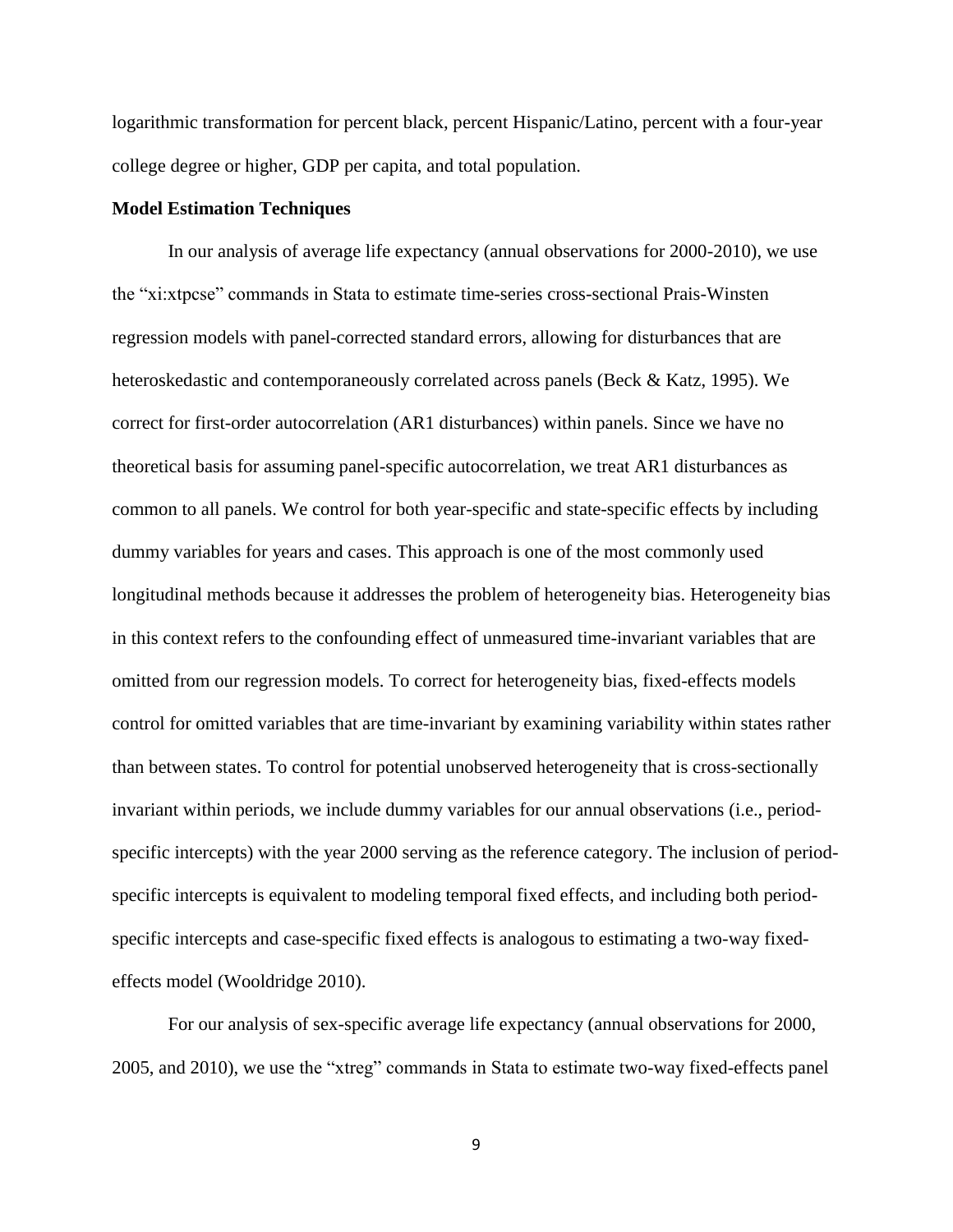regression models with robust standard errors clustered by state and the District of Columbia. The time fixed effects are accounted for by the inclusion of the year-specific intercepts. With the xtreg suite of commands in Stata, the case-specific fixed effects are estimated using the within estimator, which involves a mean deviation algorithm for the dependent variable and each timevarying independent variable (Allison, 2009).

In our moderation analyses, we calculate and use interaction terms  $(PM_{2.5}^*$ Income Share of Top 10%) to formally assess whether the association between air quality and life expectancy varies as a function of income inequality. We also estimate partial slope coefficients for the effect of PM2.5 on life expectancy at percentile levels of the moderator variable, income share of the top 10%. These slope coefficients are estimated using the "margins" commands in Stata.

## **RESULTS**

#### *Descriptive Analyses*

Table 1 provides univariate descriptive statistics for all substantive variables included in our analyses. Although some variables are converted to logarithmic form for the regression analyses, we report descriptive statistics for each variable in their original metrics. The mean for total average life expectancy is nearly 78 years. Average life expectancy is closer to 80 years for females and 75 years for males. Average raw and weighted air quality estimates indicate moderate levels of PM2.5. Our income inequality estimates indicate an average income share of the top 10% of nearly 44%.

#### <Table 1 about here>

#### *Regression Analyses*

Tables 2, 3, and 4 present two-way fixed-effects models for total average life expectancy (Table 2), female life expectancy (Table 3), and male life expectancy (Table 4). Across all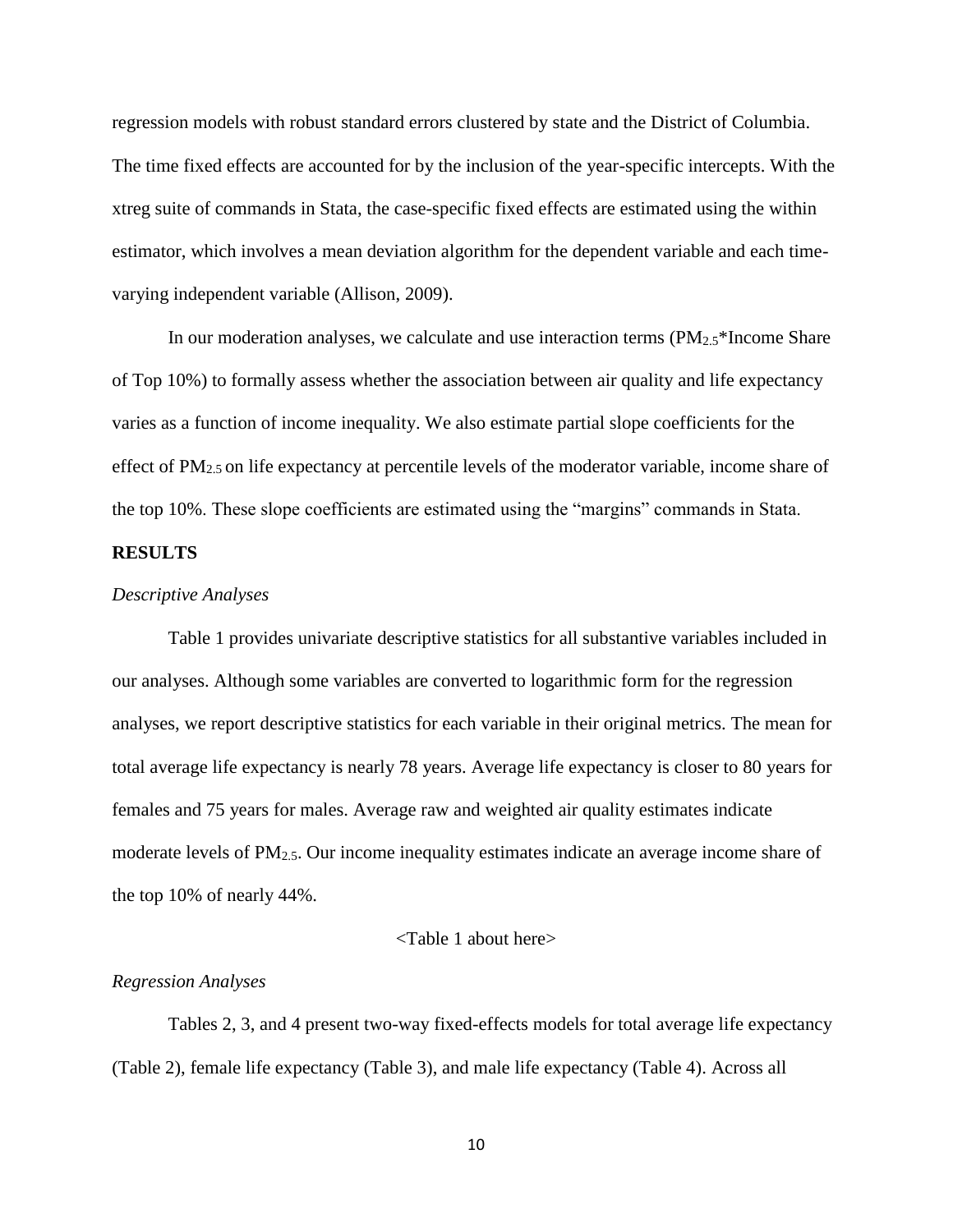outcomes and additive models (1, 3, 5, and 7), states with higher PM2.5 levels tend to exhibit lower average life expectancy. This general pattern is observed with our specifications for raw and weighted  $PM_{2.5}$  and with adjustments for income share of the top 10%, total population, GDP per capita, median household income, median age in years, percent college degree or higher, percent black, and percent Hispanic/Latino.

## <Tables 2-4 about here>

To formally assess whether the association between air quality and life expectancy varies as a function of income inequality levels, we tested six interaction terms in Tables 2, 3, and 4. Across life expectancy outcomes and multiplicative models (4 and 8), the negative association between state  $PM_{2.5}$  levels and average life expectancy intensifies in states with greater income inequality. In other words, PM2.5 levels are more detrimental to population life expectancy in states where a higher percentage of income is concentrated in the top 10%. Table 5 presents partial slopes for the association between PM2.5 and total average life expectancy as a function of income shares to the top 10% (based on Table 2). At low levels of income inequality  $(1<sup>st</sup>$  and  $10<sup>th</sup>$ percentiles),  $PM_{2.5}$  is essentially unrelated to average life expectancy. Around the  $20<sup>th</sup>$  percentile of the income inequality distribution, we begin to see the expected inverse association between  $PM_{2.5}$  and average life expectancy. These partial slopes increase in magnitude through the 99<sup>th</sup> percentile of the income inequality distribution. Figure 1 provides a graphic illustration of these patterns. The slope coefficients for the inverse association between  $PM_{2.5}$  and average life expectancy clearly increase in magnitude at higher levels of income inequality, measured as income shares of the top 10%.

<Table 5 about here>

<Figure 2 about here>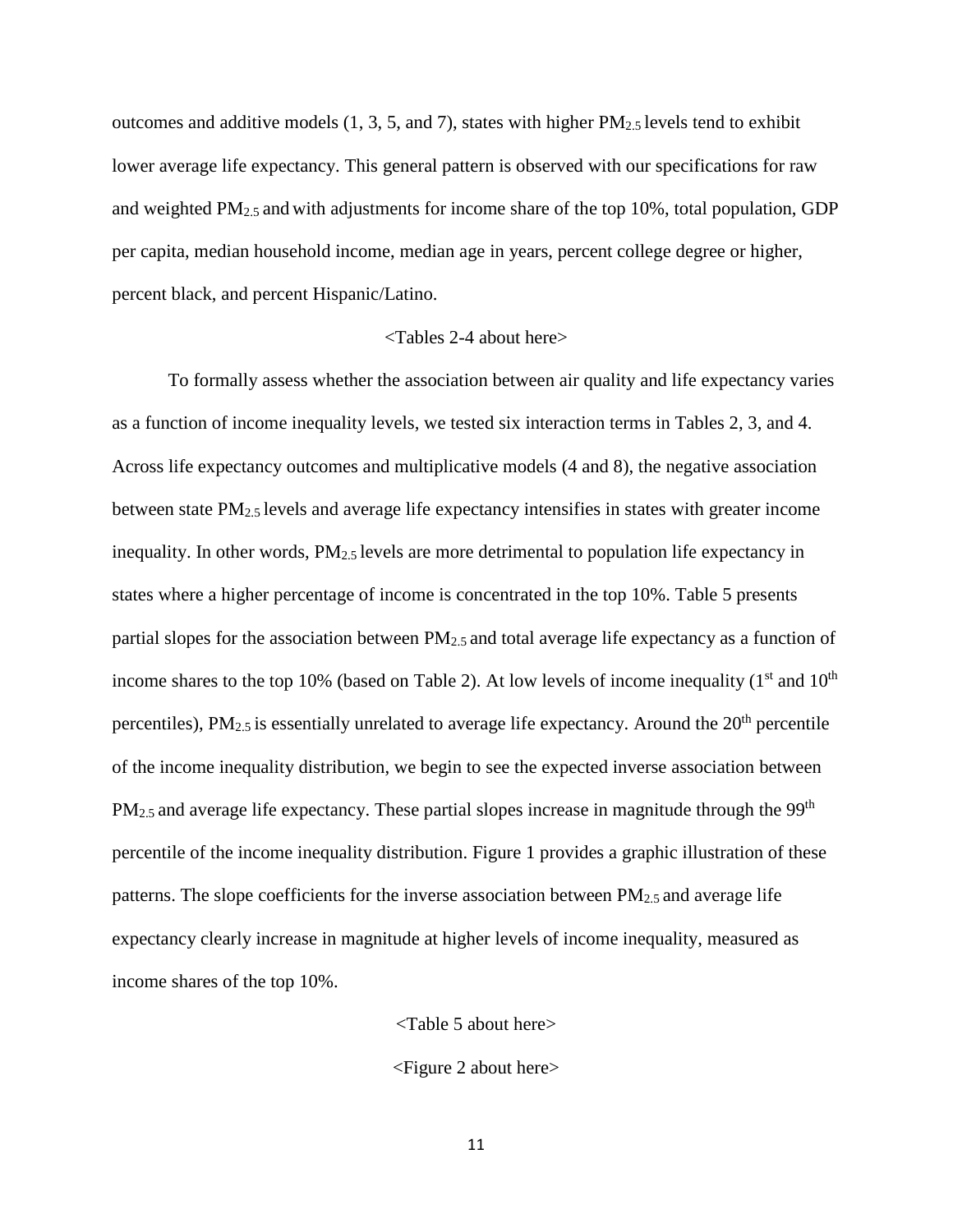#### **DISCUSSION**

Although numerous studies have shown that forms of air pollution can be devastating to population health, little is known about the health consequences of the intersection of air pollution and income inequality. Thus, in this study, we asked whether air pollution is especially detrimental to the health of populations characterized by a more inequitable distribution of income. In other words, are populations with higher levels of income inequality especially vulnerable to similar levels of air pollution? To answer this question, we employed two-way fixed-effects model estimation techniques to assess the extent to which state-level life expectancy is a function of fine particulate matter and a range of time-varying characteristics. We also calculated and used interaction terms to formally assess whether the association between fine particulate matter and life expectancy varies by the level of income inequality within states.

We anticipated that states with higher levels of fine particulate matter would tend to exhibit lower life expectancy. This is what we found. Across all three outcomes and additive models, states with higher  $PM_{2.5}$  levels tend to exhibit lower average life expectancy. This general pattern was observed with our specifications for raw and weighted  $PM_{2.5}$  and with adjustments for income share of the top 10%, total population, GDP per capita, median household income, median age in years, percent college degree or higher, percent black, and percent Hispanic/Latino. These results are generally consistent with previous research on the population health consequences of air pollution (Brook et al., 2010; Brunekreef and Holgate, 2002; Chay and Greenstone, 2003; Clancy et al., 2002; Currie and Neidell, 2005; Currie et al., 2009; Franklin et al., 2007; Graff Zivin and Neidell, 2013; Greenstone and Hanna, 2014; Heutel and Ruhm, 2016; Knittel et al., 2016; Künzli et al., 2000; Mikati et al., 2018; Mustafić et al., 2012; Pope and Dockery, 2006; Wellenius et al., 2005).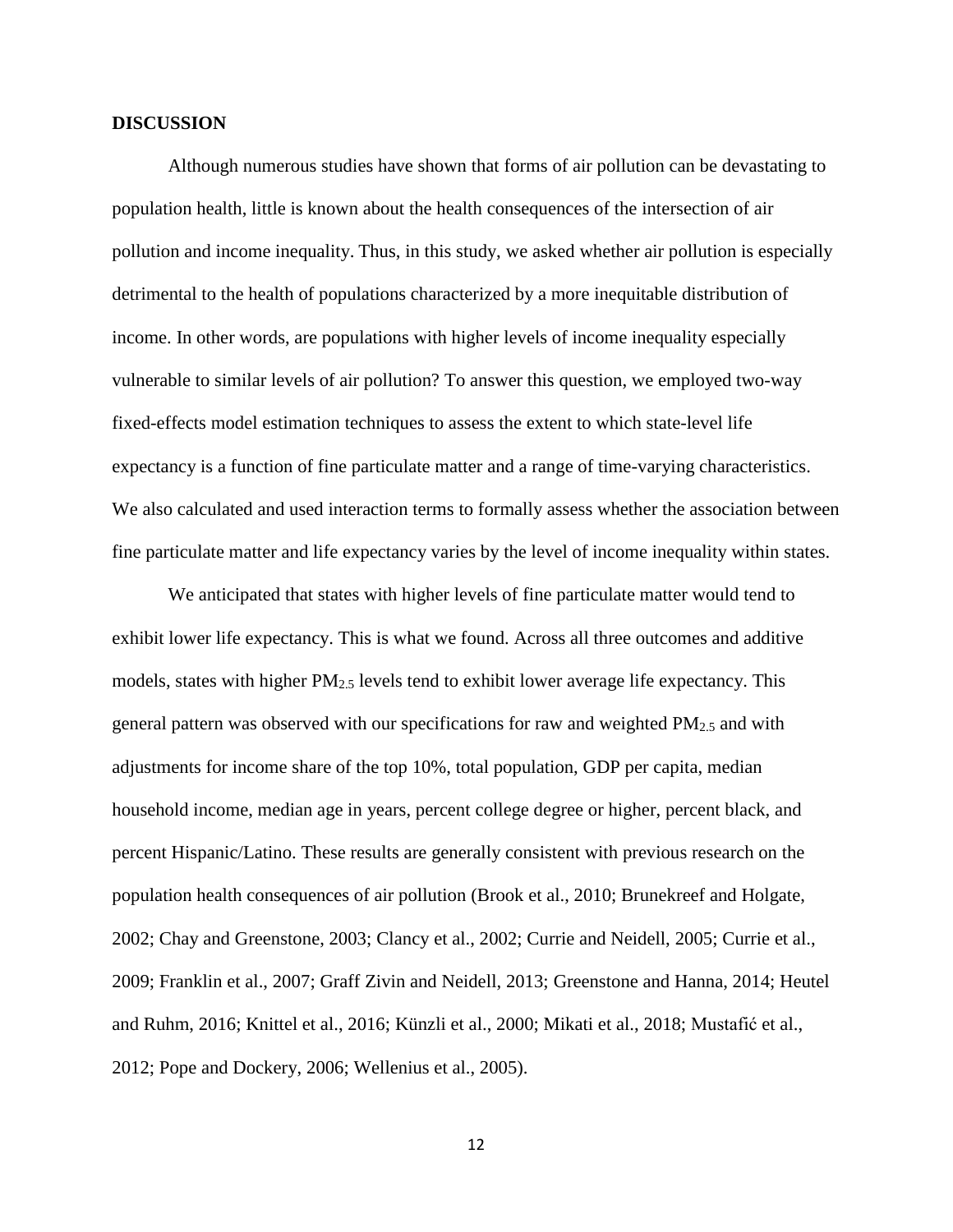We also proposed that the inverse association between particulate matter and life expectancy would be intensified in states with greater income inequality. Across our three life expectancy outcomes and multiplicative models, the association between state  $PM_{2.5}$  levels and average life expectancy intensified in states with higher levels of income inequality. Put differently,  $PM_{2.5}$  levels were more detrimental to population life expectancy in states where a higher percentage of income was concentrated in the top 10% of the state income distribution. To our knowledge, this is the first study to examine the multiplicative impact of income inequality on the association between air quality and life expectancy within the United States.

Our findings make an important contribution to the environmental justice literature (Ard, 2016; Boyce and Pastor, 2013; Currie et al., 2009; Devlin et al., 2003; Heutel and Ruhm, 2016; Mikati et al., 2018; Mohai and Saha, 2015). Although not a direct test, our results are also generally consistent with the noted principles of Power, Proximity, and Physiology. Past research shows that income inequality undermines the health and functioning of populations (Clarkwest, 2008; Diez-Roux et al., 2000; Hill and Jorgenson, 2018; Lynch et al., 2001; Kaplan et al., 1996; Kawachi and Kennedy, 1999; Neumayer and Plümper, 2016; Pickett and Wilkinson, 2015; Rambotti, 2015; Wen et al., 2003; Wilkinson and Pickett, 2006, 2009). We provide additional evidence to suggest that income inequality can also amplify the risks associated with environmental degradation.

Our analyses should be considered within the context of multiple limitations. First, our data are limited to only one decade (2000 to 2010). Second, we examine only one indicator of air quality (particulate matter), population health (average life expectancy), and income inequality (income shares to the top 10%). We note that our findings are generally the same if we instead use measures of the income share of the top 5% and the top 1% (see also Hill and Jorgenson,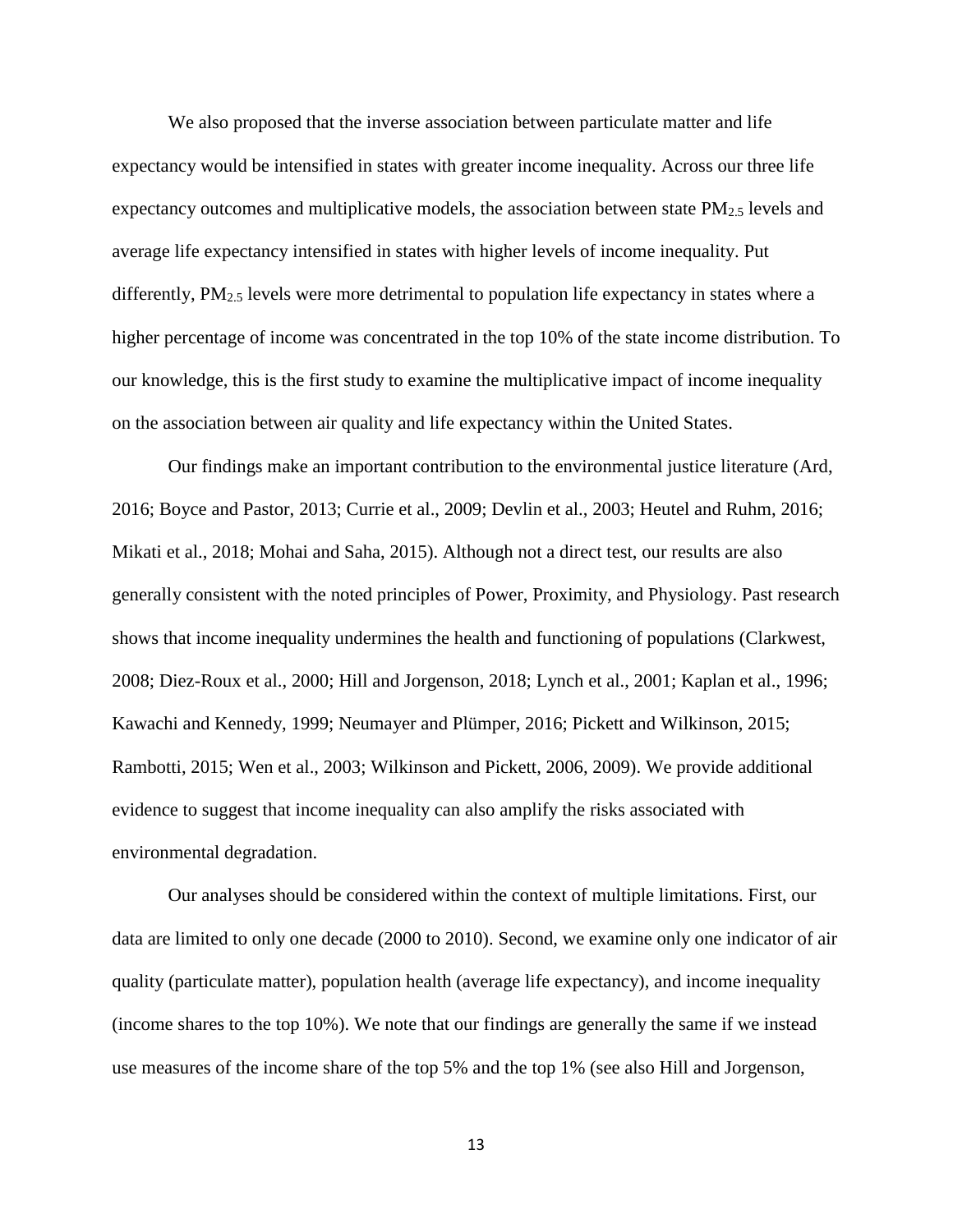2018; Jorgenson et al., 2017). Third, income inequality stands in as a black box in our analyses. We offer various theoretical explanations for why income inequality might intensify the effects of particulate matter on life expectancy, but in the present study none of these explanations are assessed empirically. Fourth, it is possible that our state-level analyses could overlook important heterogeneity within states, such as at the county level. Finally, our analyses focus explicitly on US states. The extent to which air pollution and income inequality impact population health could be quite different in other Global North nations as well as in nations within the Global South. With these limitations in mind, the veracity of our analyses is contingent upon replication using data for subnational units for the US and other nations, with longer study periods and lower levels of aggregation (e.g., county-level analyses), more indicators of air pollution, population health (e.g., infant mortality and cause-specific mortality), and income inequality (e.g., Robin Hood, Atkinson, and Theil), and formal mediated moderation tests of the theoretical principles of Power, Proximity, and Physiology.

#### **CONCLUSION**

Our findings indicate that fine particulate matter is especially detrimental to life expectancy in US states with higher levels of income inequality. One important implication for social epidemiology is moving beyond the direct and indirect effects of income inequality. Reframing income inequality as an effect modifier, as we have done, opens new doors to the seemingly countless ways in which income inequality can make other established risk factors for population health even worse. Further, a notable implication of our results for environmental justice research is the indexing of environmental inequality according to the broader inequitable conditions of states, in this case income inequality. Thus, a next step includes considering additional moderating effects in relation to racial composition and other sociodemographic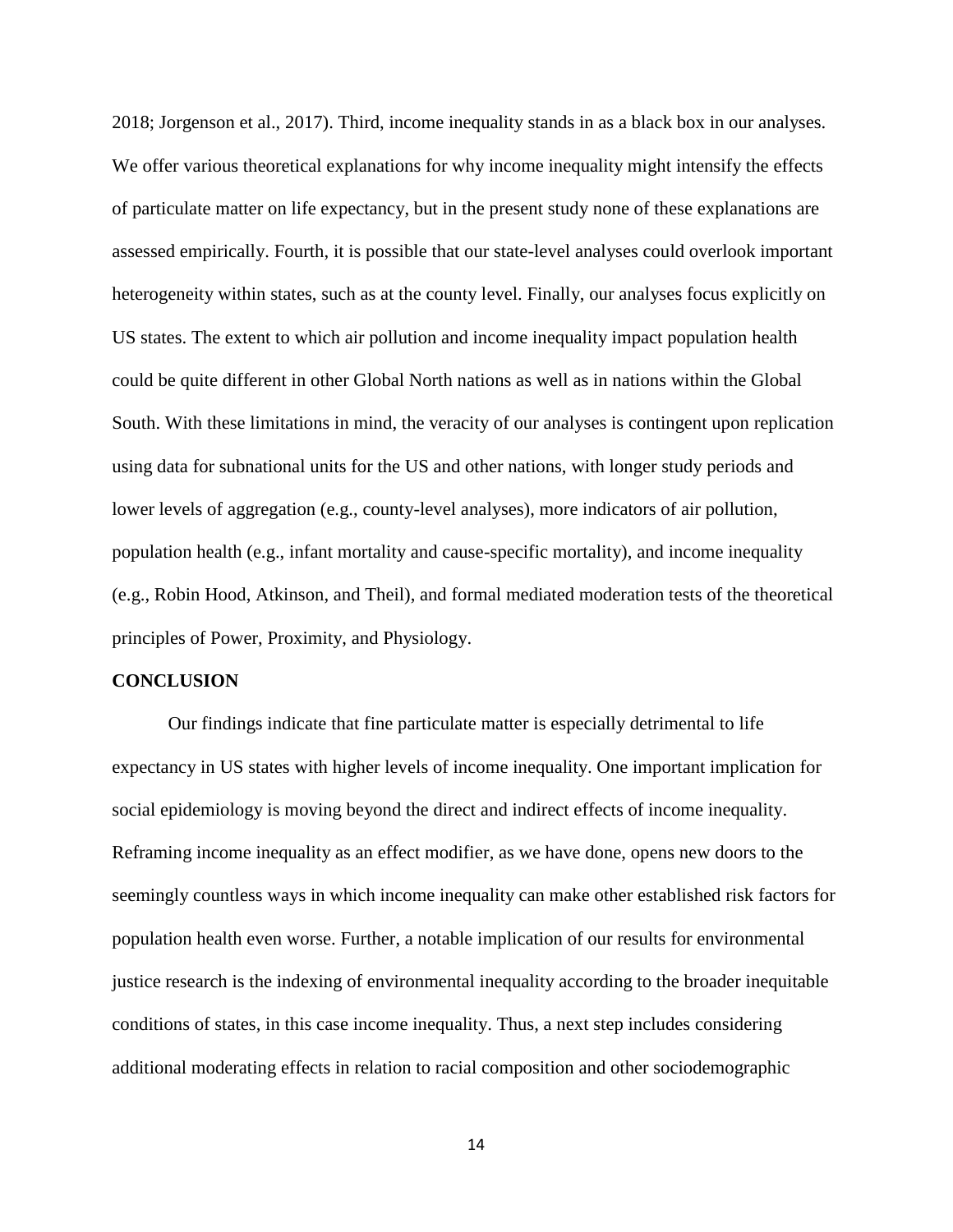characteristics of populations, which could provide a more comprehensive environmental justice analysis. Research along these lines will become increasingly important as broader trends toward neo-liberalism continue to drive the deregulation of economic systems, healthcare, and environmental protections (Coburn, 2004; Harvey, 2006).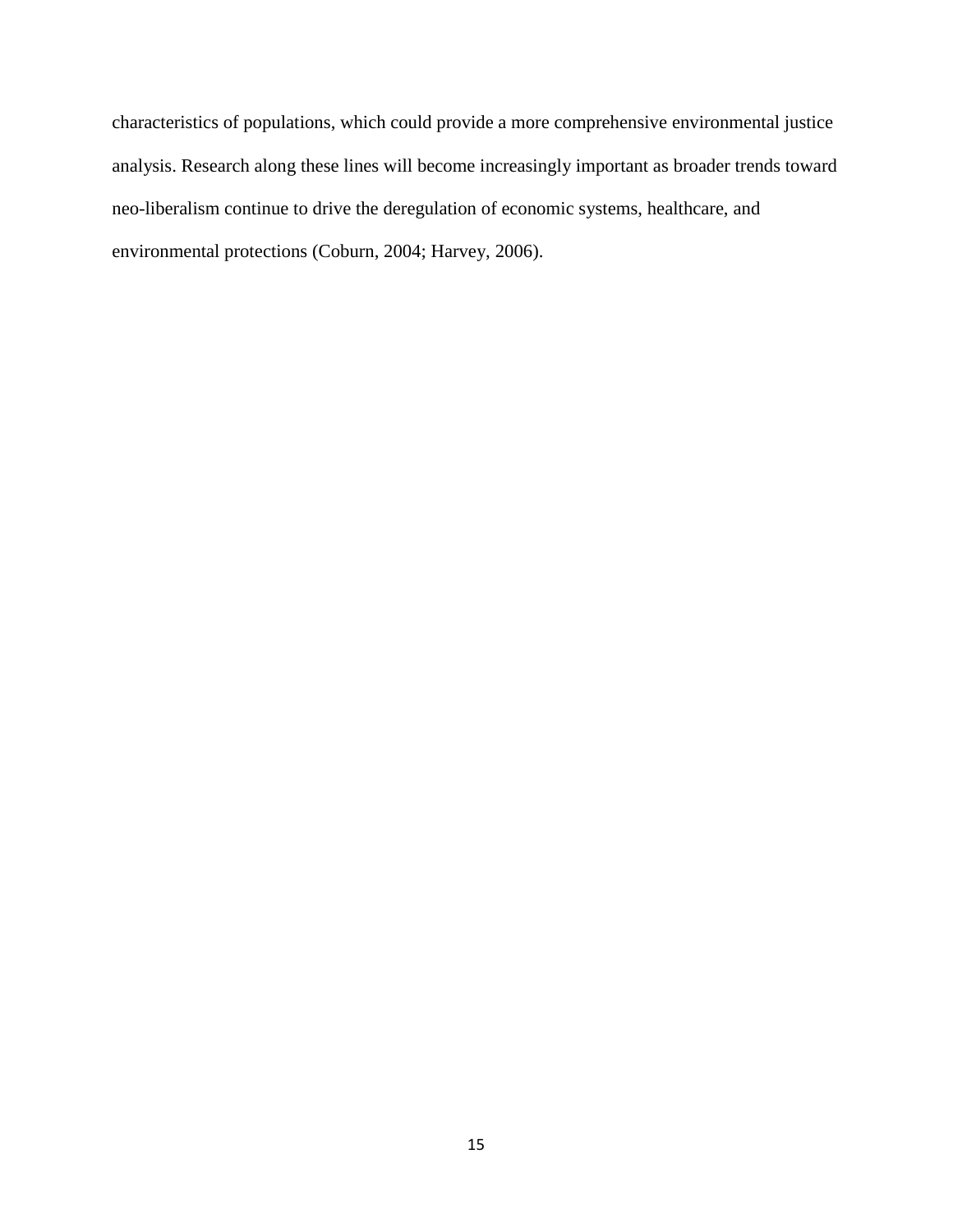## **REFERENCES**

Allison, P. (2009). *Fixed effects regression models*. Thousand Oaks, CA: SAGE.

Ard, K. (2016). By all measures: An examination of the relationship between segregation and health risk from air pollution. *Population and Environment*, *38*, 1-20.

Beck, N., & Katz, J. (1995). What to do (and not to do) with time-series cross-section data. *American Political Science Review*, *89*, 634-647.

Boyce, J. (1994). Inequality as a cause of environmental degradation. *Ecological Economics*, *11*, 169-178.

Boyce, J., Klemer, A., Templet, P., & Willis, C. (1999). Power distribution, the environment, and public health: A state-level analysis. *Ecological Economics*, *29*, 127-140.

Boyce, J. (2007). Inequality and environmental protection. In J. Baland, P. Bardhan, & S. Bowles (Eds.), *Inequality, Collective Action, and Environmental Sustainability* (pp. 314-348). Princeton: Princeton University Press.

Boyce, J., & Pastor, M. (2013). Clearing the air: incorporating air quality and environmental justice into climate policy. *Climatic Change*, *120*, 801-814.

Brook, R., Rajagopalan, S., Pope, C., Brook, J., Bhatnagar, A., Diez-Roux, A., ... & Peters, A. (2010). Particulate matter air pollution and cardiovascular disease: An update to the scientific statement from the American Heart Association. *Circulation*, *121*, 2331-2378.

Brunekreef, B., & Holgate, S. (2002). Air pollution and health. *The Lancet*, *360*, 1233-1242.

Chay, K., & Greenstone, M. (2003). The impact of air pollution on infant mortality: evidence from geographic variation in pollution shocks induced by a recession. *The Quarterly Journal of Economics*, *118*, 1121-1167.

Cheshire, P., Monastiriotis, V., & Sheppard, S. (2003). Income inequality and residential segregation: Labour market sorting and the demand for positional goods. In R. Martin and P. Morrison (Eds.), *Geographies of Labour Market Inequality* (pp. 67-85). London: Routledge.

Clancy, L., Goodman, P., Sinclair, H., & Dockery, D. (2002). Effect of air-pollution control on death rates in Dublin, Ireland: An intervention study. *The Lancet*, *360*, 1210-1214.

Clarkwest, A. (2008). Neo-materialist theory and the temporal relationship between income inequality and longevity change. *Social Science & Medicine*, *66*, 1871-1881.

Coburn, D. (2004). Beyond the income inequality hypothesis: class, neo-liberalism, and health inequalities. *Social Science & Medicine*, *58*, 41-56.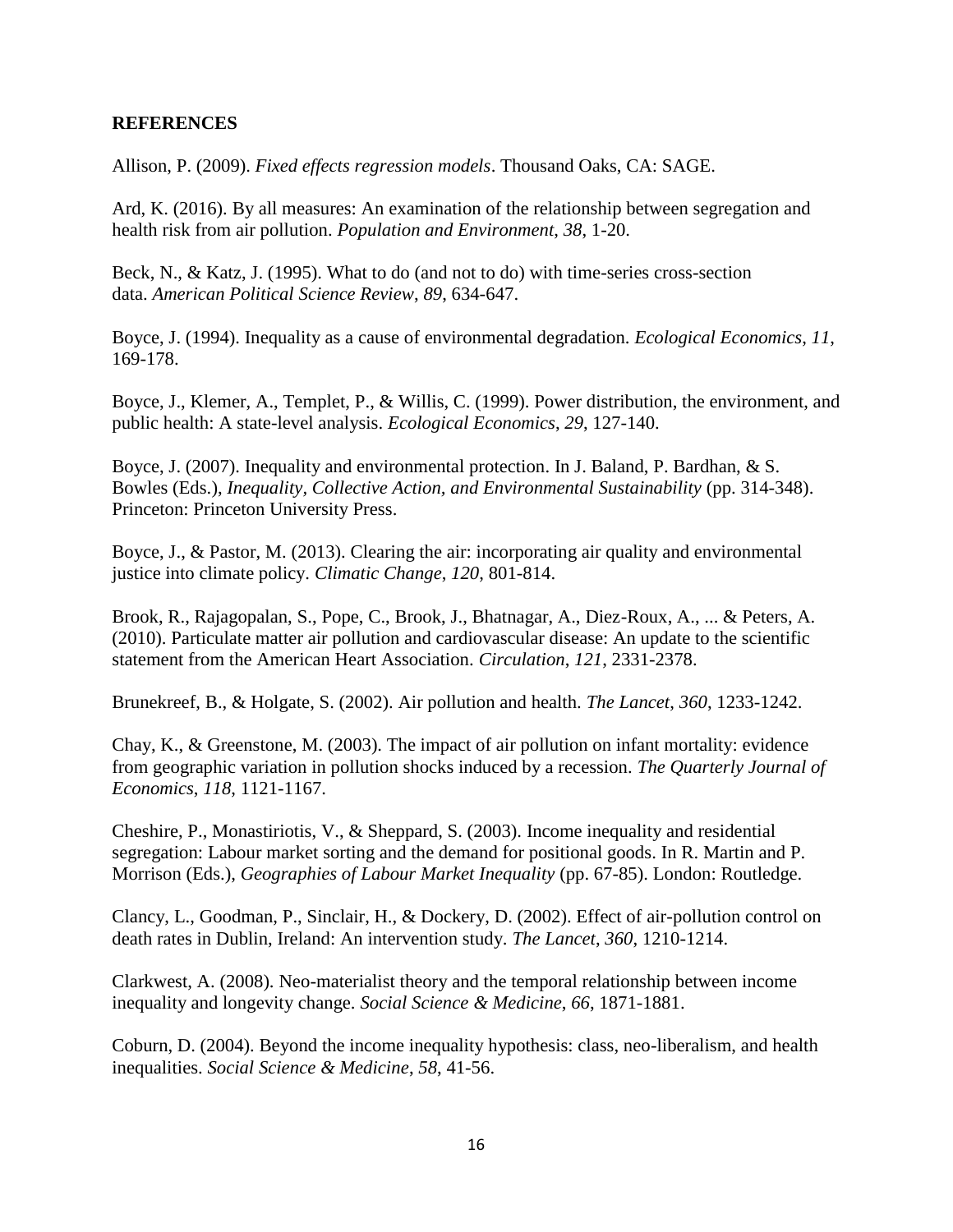Crimmins, E., Johnston, M., Hayward, M., & Seeman, T. (2003). Age differences in allostatic load: An index of physiological dysregulation. *Experimental Gerontology*, *38*, 731-734.

Currie, J., & Neidell, M. (2005). Air pollution and infant health: What can we learn from California's recent experience? *The Quarterly Journal of Economics*, *120*, 1003-1030.

Currie, J., Neidell, M., & Schmieder, J. (2009). Air pollution and infant health: Lessons from New Jersey. *Journal of Health Economics*, *28*, 688-703.

Devlin, R., Ghio, A., Kehrl, H., Sanders, G., & Cascio, W. (2003). Elderly humans exposed to concentrated air pollution particles have decreased heart rate variability. *European Respiratory Journal*, *21*, 76s-80s.

Diez-Roux, A., Link, B., & Northridge, M. (2000). A multilevel analysis of income inequality and cardiovascular disease risk factors. *Social Science & Medicine*, *50*, 673-687.

Elgar, F., & Aitken, N. (2010). Income inequality, trust and homicide in 33 countries. *European Journal of Public Health*, *21*, 241-246.

Frank, M., Sommeiller, E., Price, M., & Saez, E. (2015). Frank-Sommeiller-Price Series for top income shares by US states since 1917. Methodological Notes, The World Top Incomes Database. Available at: http://www.wid.world/.

Franklin, M., Zeka, A., & Schwartz, J. (2007). Association between PM 2.5 and all-cause and specific-cause mortality in 27 US communities. *Journal of Exposure Science and Environmental Epidemiology*, *17*, 279-287.

Graff Zivin, J., & Neidell, M. (2013). Environment, health, and human capital. *Journal of Economic Literature*, *51*, 689-730.

Greenstone, M., & Hanna, R. (2014). Environmental regulations, air and water pollution, and infant mortality in India. *American Economic Review*, *104*, 3038-72.

Harvey, D. (2006). Neo‐Liberalism as creative destruction. *Geografiska Annaler: Series B, Human Geography*, *88*, 145-158.

Heutel, G., & Ruhm, C. J. (2016). Air pollution and procyclical mortality. *Journal of the Association of Environmental and Resource Economists*, *3*, 667-706.

Hill, T., & Jorgenson, A. (2018). Bring out your dead!: A study of income inequality and life expectancy in the United States, 2000–2010. *Health & Place*, *49*, 1-6.

Jackson, J. (1986). "The Pleasure Principle." Santa Monica, CA: A&M Records

Jargowsky, P. A. (1996). Take the money and run: Economic segregation in US metropolitan areas. *American Sociological Review*, *61*, 984-998.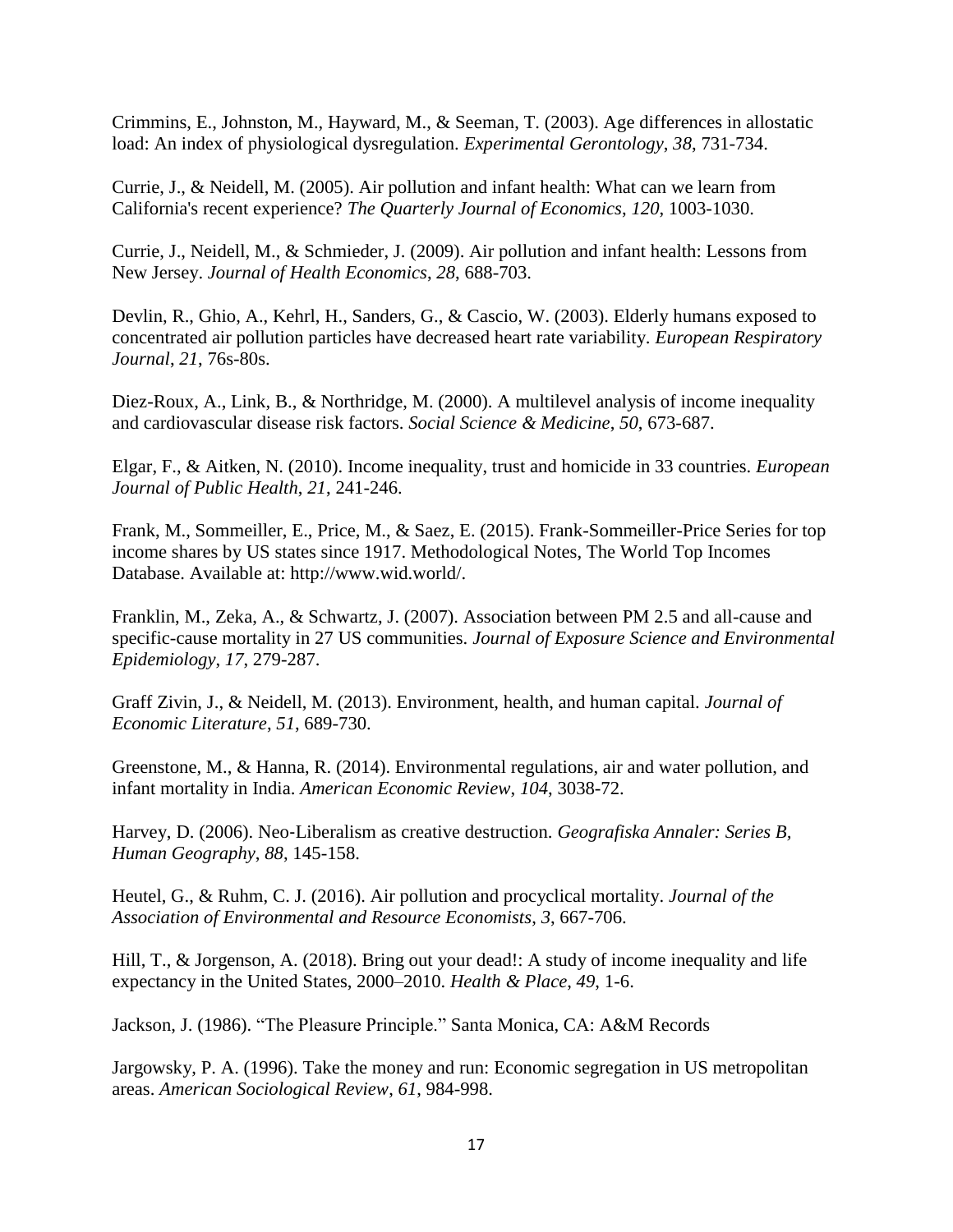Jorgenson, A., Schor, J., Knight, K., & Huang, X. (2016). Domestic inequality and carbon emissions in comparative perspective. *Sociological Forum*, 31, 770-786.

Jorgenson, A., Schor, J., & Huang, X. (2017). Income inequality and carbon emissions in the United States: a state-level analysis, 1997-2012. *Ecological Economics 134*, 40-48.

Jorgenson, A., Dietz, T., & Kelly, O. (2018). Inequality, poverty, and the carbon intensity of human well-being in the United States: a sex-specific analysis. *Sustainability Science*, *13*, 1167– 1174.

Kaplan, G. A., Pamuk, E. R., Lynch, J. W., Cohen, R. D., & Balfour, J. L. (1996). Inequality in income and mortality in the United States: analysis of mortality and potential pathways. *BMJ*, *312*, 999-1003.

Kawachi, I., Kennedy, B., Lochner, K., & Prothrow-Stith, D. (1997). Social capital, income inequality, and mortality. *American Journal of Public Health*, *87*, 1491-1498.

Kawachi, I., & Kennedy, B. P. (1999). Income inequality and health: pathways and mechanisms. *Health Services Research*, *34*, 215-227.

Knittel, C., Miller, D., & Sanders, N. (2016). Caution, drivers! Children present: Traffic, pollution, and infant health. *Review of Economics and Statistics*, *98*, 350-366.

Kullowatz, A., Rosenfield, D., Dahme, B., Magnussen, H., Kanniess, F., & Ritz, T. (2008). Stress effects on lung function in asthma are mediated by changes in airway inflammation. *Psychosomatic Medicine*, *70*, 468-475.

Lehrer, P. (2006). Anger, stress, dysregulation produces wear and tear on the lung. *Thorax*, *61*, 833-834

Leigh, A., & Jencks, C. (2007). Inequality and mortality: Long-run evidence from a panel of countries. *Journal of Health Economics*, *26*, 1-24.

Lobmayer, P., & Wilkinson, R. (2002). Inequality, residential segregation by income, and mortality in US cities. *Journal of Epidemiology & Community Health*, *56*, 183-187.

Lynch, J., Smith, G., Kaplan, G., & House, J. (2000). Income inequality and mortality: importance to health of individual income, psychosocial environment, or material conditions. *BMJ*, *320*, 1200-1204.

Lynch, J., Smith, G., Hillemeier, M., Shaw, M., Raghunathan, T., & Kaplan, G. (2001). Income inequality, the psychosocial environment, and health: Comparisons of wealthy nations. *The Lancet*, *358*, 194-200.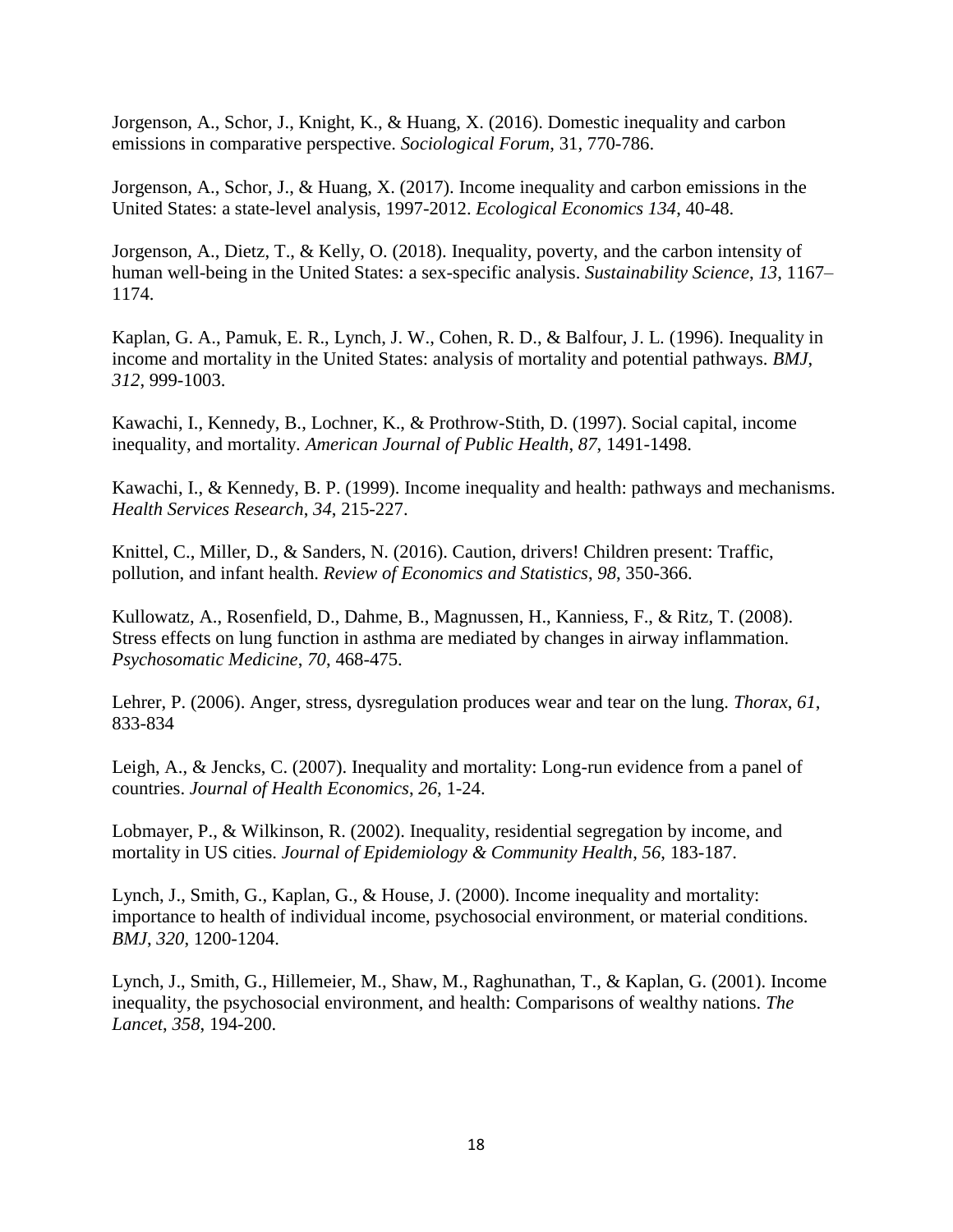Künzli, N., Kaiser, R., Medina, S., Studnicka, M., Chanel, O., Filliger, P., ... & Schneider, J. (2000). Public-health impact of outdoor and traffic-related air pollution: A European assessment. *The Lancet*, *356*, 795-801.

Mellor, J., & Milyo, J. (2001). Reexamining the evidence of an ecological association between income inequality and health. *Journal of Health Politics, Policy and Law*, *26*, 487-522.

McEwen, B. (1998). Protective and damaging effects of stress mediators. *The New England Journal of Medicine*, *338*, 171-179.

McEwen, B. (2002). The end of stress as we know it. Washington, DC: Joseph Henry Press.

Mikati, I., Benson, A., Luben, T., Sacks, J., & Richmond-Bryant, J. (2018). Disparities in distribution of particulate matter emission sources by race and poverty status. *American Journal of Public Health*, *108*, 480-485.

Mohai, P., & Saha, R. (2015). Which came first, people or pollution? Assessing the disparate siting and post-siting demographic change hypotheses of environmental injustice. *Environmental Research Letters*, *10*, 115008.

Mustafić, H., Jabre, P., Caussin, C., Murad, M., Escolano, S., Tafflet, M., ... & Jouven, X. (2012). Main air pollutants and myocardial infarction: a systematic review and metaanalysis. *JAMA*, *307*, 713-721.

Neumayer, E., & Plümper, T. (2016). Inequalities of income and inequalities of longevity: A cross-country study. *American Journal of Public Health*, *106*, 160-165.

Peters, A., Von Klot, S., Heier, M., Trentinaglia, I., Hörmann, A., Wichmann, H., & Löwel, H. (2004). Exposure to traffic and the onset of myocardial infarction. *New England Journal of Medicine*, *351*, 1721-1730.

Pope, C., & Dockery, D. (2006). Health effects of fine particulate air pollution: Lines that connect. *Journal of the Air & Waste Management Association*, *56*, 709-742.

Rambotti, S. (2015). Recalibrating the spirit level: An analysis of the interaction of income inequality and poverty and its effect on health. *Social Science & Medicine*, *139*, 123-131.

Reardon, S., & Bischoff, K. (2011). Income inequality and income segregation. *American Journal of Sociology*, *116*, 1092-1153.

Schor, J., & Jorgenson, A. (in press). Is it too late for growth? *Review of Radical Political Economics*.

Seeman, T., Crimmins, E., Huang, M., Singer, B., Bucur, A., Gruenewald, T., ... & Reuben, D. B. (2004). Cumulative biological risk and socio-economic differences in mortality: MacArthur studies of successful aging. *Social Science & Medicine*, *58*, 1985-1997.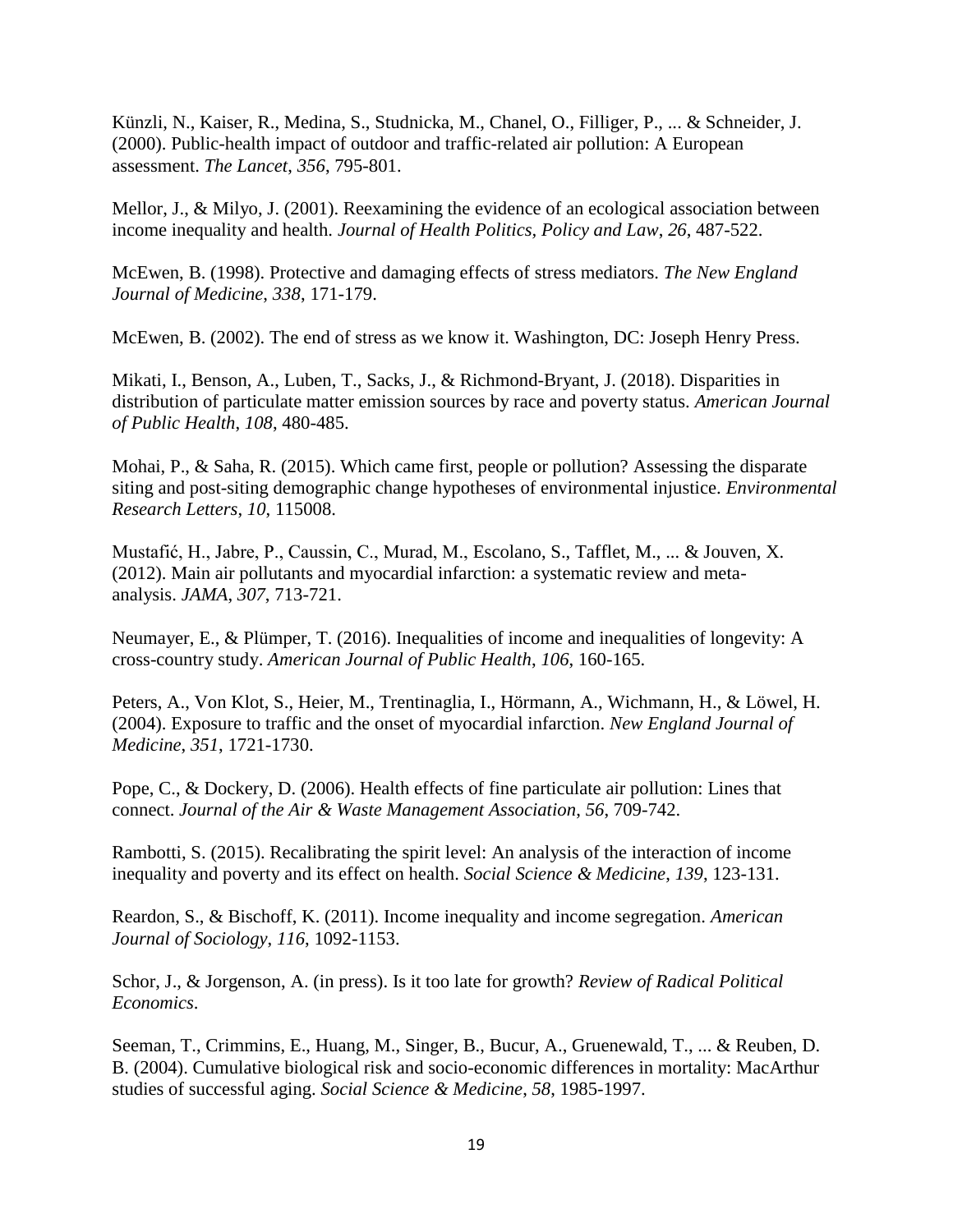Truesdale, B., & Jencks, C. (2016). The health effects of income inequality: Averages and disparities. *Annual Review of Public Health*, *37*, 413-430.

Wang, H., Schumacher, A., Levitz, C., Mokdad, A., & Murray, C. (2013). Left behind: widening disparities for males and females in US county life expectancy, 1985–2010. *Population Health Metrics*, *11*, 8.

Wellenius, G., Schwartz, J., & Mittleman, M. (2005). Air pollution and hospital admissions for ischemic and hemorrhagic stroke among Medicare beneficiaries. *Stroke*, 36, 2549-2553.

Wen, M., Browning, C., & Cagney, K. (2003). Poverty, affluence, and income inequality: neighborhood economic structure and its implications for health. *Social Science & Medicine*, *57*, 843-860.

Wilkinson, R. (1996). Unhealthy societies: Afflictions of inequality. New York: Routledge.

Wilkinson, R. (2005). The impact of inequality: How to make sick societies healthier. New York: The New Press.

Wilkinson, R., & Pickett, K. (2006). Income inequality and population health: A review and explanation of the evidence. *Social Science & Medicine*, *62*, 1768-1784.

Wilkinson, R., & Pickett, K. (2009). *The spirit level: Why greater equality makes societies stronger*. New York: Bloomsbury Press.

Wooldridge, J. (2010). Econometric analysis of cross section and panel data. Cambridge, MA: MIT Press.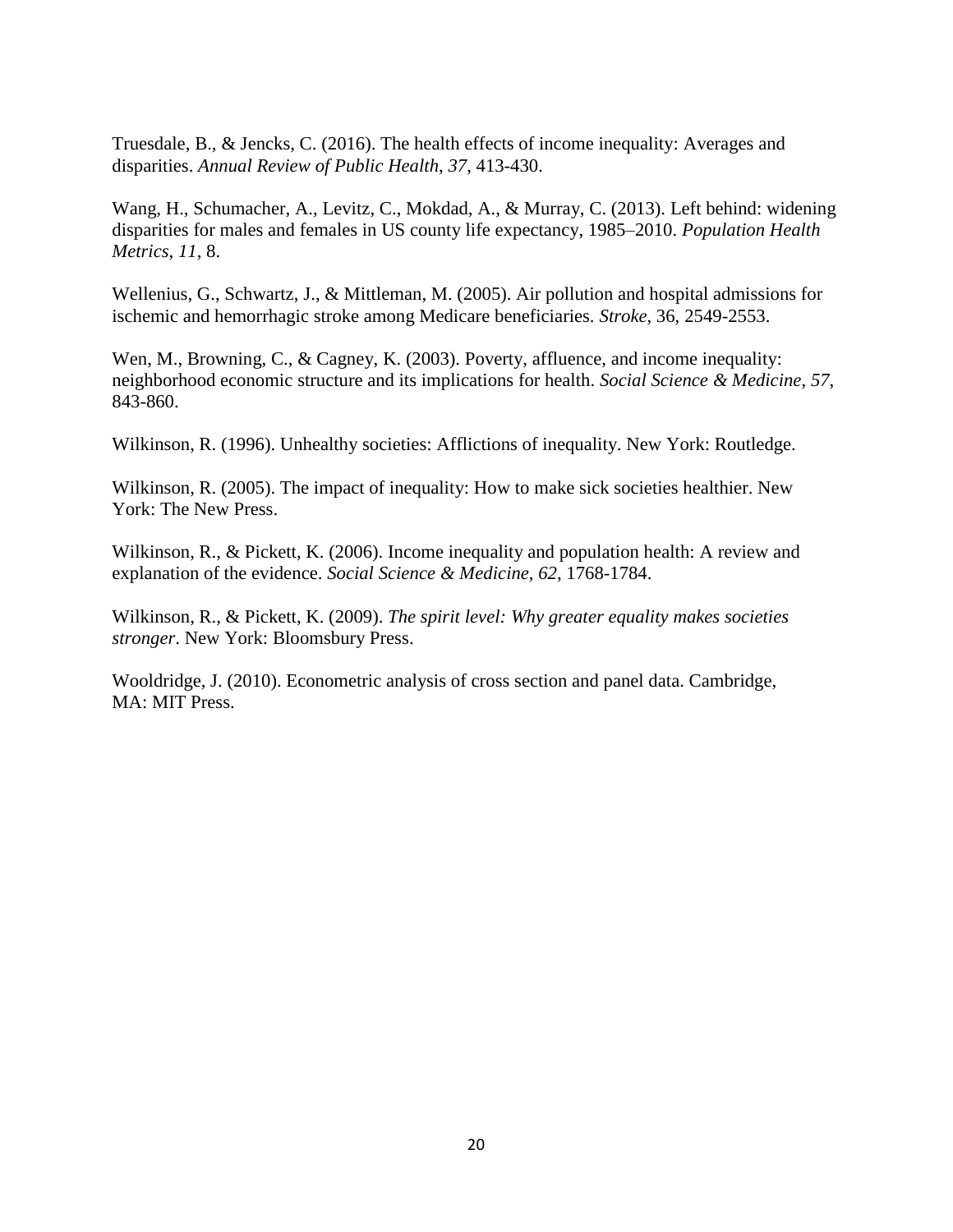

Figure 1: Income Inequality as a Moderator of the Association between Air Quality and Life Expectancy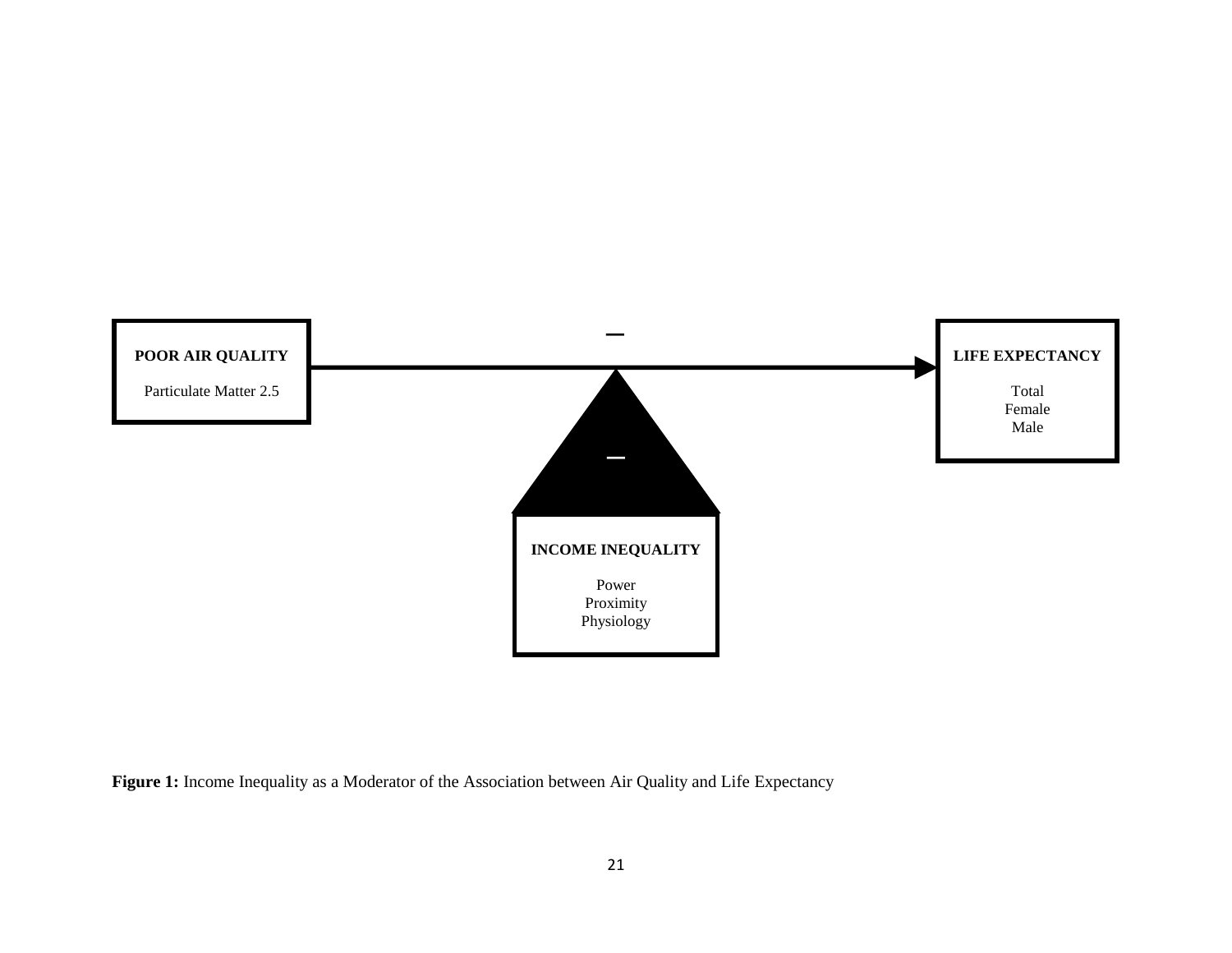## **Table 1: Descriptive Statistics**

|                                   | Minimum | Maximum  | Mean     | <b>SD</b> |
|-----------------------------------|---------|----------|----------|-----------|
| Life Expectancy                   | 72.58   | 81.30    | 77.61    | 1.68      |
| Female Life Expectancy            | 76.20   | 83.50    | 79.82    | 1.48      |
| Male Life Expectancy              | 68.30   | 78.20    | 74.82    | 1.94      |
| Particulate Matter 2.5 (raw)      | 3.60    | 20.18    | 10.88    | 2.83      |
| Particulate Matter 2.5 (weighted) | 3.60    | 19.02    | 11.22    | 3.03      |
| Income Share of Top 10%           | 33.56   | 62.26    | 43.64    | 4.98      |
| <b>Total Population</b>           | 490000  | 37350000 | 5887127  | 6494525   |
| GDP Per Capita                    | 26644   | 151257   | 42467.61 | 15938.14  |
| Median Household Income           | 39182   | 81018    | 56953.45 | 8648.20   |
| Median Age in Years               | 27.10   | 41.50    | 36.56    | 2.11      |
| Percent College Degree or Higher  | 17      | 66       | 29.50    | 7.27      |
| Percent Black                     | .26     | 60       | 11.09    | 11.30     |
| Percent Hispanic/Latino           | .57     | 46.30    | 9.40     | 9.39      |

*Notes*: N = 550 for all variables except Female Life Expectancy and Male Life Expectancy. N = 150 for Female Life Expectancy and Male Life Expectancy.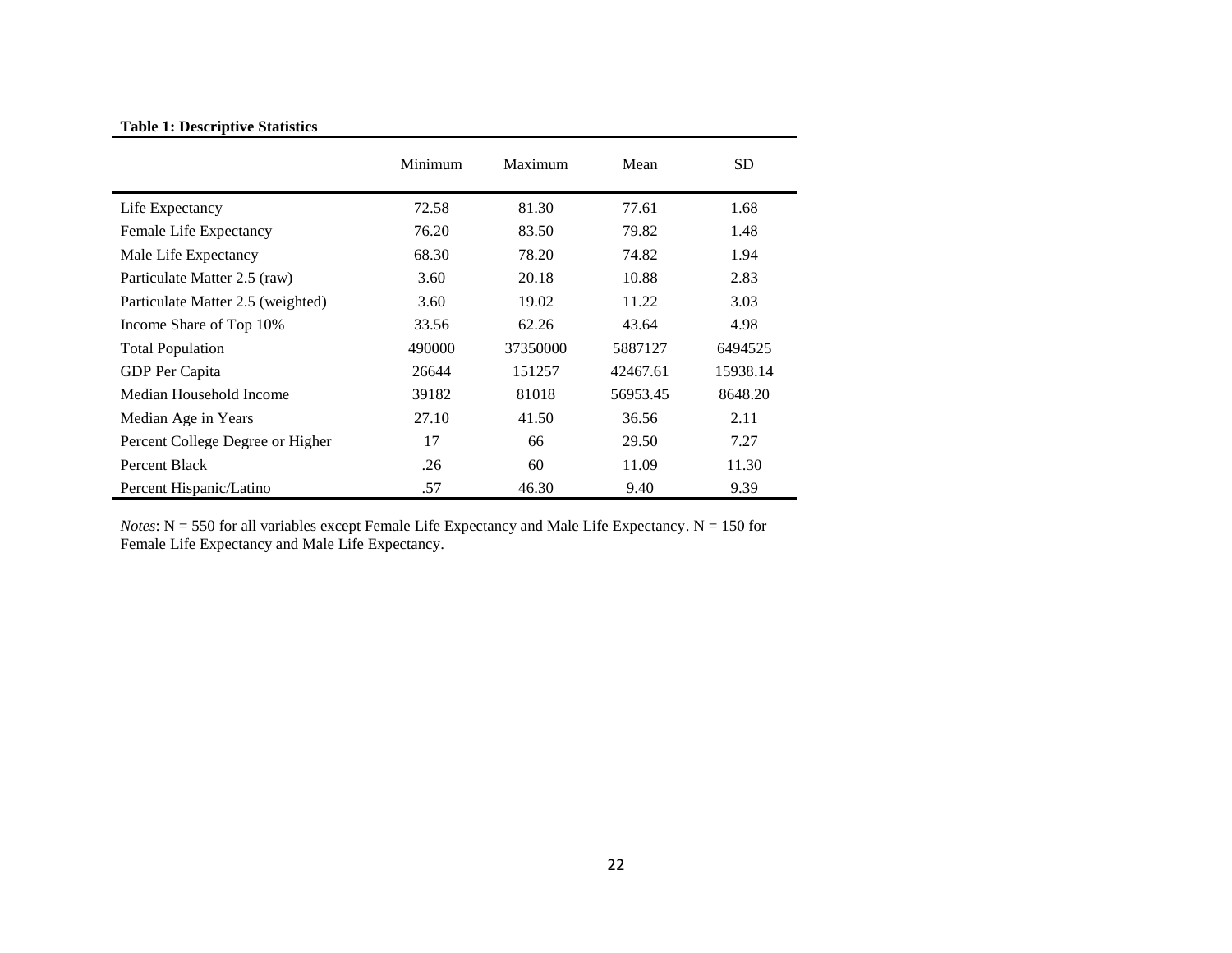|                                                  | Raw<br>Particulate<br>Matter | Raw<br>Particulate<br>Matter | Raw<br>Particulate<br>Matter | Raw<br>Particulate<br>Matter | Weighted<br>Particulate<br>Matter | Weighted<br>Particulate<br>Matter | Weighted<br>Particulate<br>Matter | Weighted<br>Particulate<br>Matter |
|--------------------------------------------------|------------------------------|------------------------------|------------------------------|------------------------------|-----------------------------------|-----------------------------------|-----------------------------------|-----------------------------------|
|                                                  | <b>Model 1</b>               | <b>Model 2</b>               | Model 3                      | Model 4                      | Model 5                           | Model 6                           | Model 7                           | Model 8                           |
| Particulate Matter 2.5                           | $-.026**$                    |                              | $-.030**$                    | $.196***$                    | $-.023*$                          |                                   | $-.028**$                         | $.168**$                          |
|                                                  | (.010)                       |                              | (.011)                       | (.064)                       | (.010)                            |                                   | (.011)                            | (.061)                            |
| Income Share of Top 10%                          |                              | $-.024*$                     | $-.027**$                    | $.028*$                      |                                   | $-.024*$                          | $-0.026**$                        | $.022*$                           |
|                                                  |                              | (.010)                       | (.010)                       | (.011)                       |                                   | (.010)                            | (.010)                            | (.011)                            |
| Particulate Matter 2.5 * Income Share of Top 10% |                              |                              |                              | $-.006***$                   |                                   |                                   |                                   | $-.005**$                         |
|                                                  |                              |                              |                              | (.001)                       |                                   |                                   |                                   | (.002)                            |
| Total Population (log 10)                        | .265                         | $-.186$                      | .432                         | .867                         | .116                              | $-.186$                           | .268                              | .438                              |
|                                                  | (1.018)                      | (.960)                       | (.974)                       | (.973)                       | (1.004)                           | (.960)                            | (.948)                            | (.925)                            |
| GDP Per Capita (log 10)                          | $-.281$                      | $-.666$                      | $-.144$                      | $-.356$                      | $-.351$                           | $-.666$                           | $-.204$                           | $-470$                            |
|                                                  | (.737)                       | (.671)                       | (.703)                       | (.658)                       | (.731)                            | (.671)                            | (.693)                            | (.653)                            |
| Median Household Income                          | $-.001$                      | .001                         | .001                         | .001                         | $-.001$                           | .001                              | .001                              | .001                              |
|                                                  | (.001)                       | (.001)                       | (.001)                       | (.001)                       | (.001)                            | (.001)                            | (.001)                            | (.001)                            |
| Median Age in Years                              | $-.042$                      | $-.038$                      | $-.047$                      | $-.038$                      | $-.042$                           | $-.038$                           | $-.048$                           | $-.041$                           |
|                                                  | (.033)                       | (.031)                       | (.032)                       | (.032)                       | (.034)                            | (.031)                            | (.032)                            | (.032)                            |
| Percent College Degree or Higher (log 10)        | .356                         | .119                         | .235                         | .181                         | .307                              | .119                              | .184                              | .121                              |
|                                                  | (.345)                       | (.319)                       | (.343)                       | (.362)                       | (.339)                            | (.319)                            | (.339)                            | (.350)                            |
| Percent Black (log 10)                           | $-1.601*$                    | $-1.786**$                   | $-1.685**$                   | $-1.479*$                    | $-1.568*$                         | $-1.786**$                        | $-1.638*$                         | $-1.434*$                         |
|                                                  | (.681)                       | (.713)                       | (.662)                       | (.637)                       | (.690)                            | (.713)                            | (.672)                            | (.650)                            |
| Percent Hispanic/Latino (log 10)                 | $-1.973*$                    | $-1.606#$                    | $-2.036*$                    | $-1.414#$                    | $-1.874*$                         | $-1.606#$                         | $-1.941*$                         | $-1.248$                          |
|                                                  | (.952)                       | (.918)                       | (.862)                       | (.747)                       | (.953)                            | (.918)                            | (.672)                            | (.774)                            |

**Table 2: Two-Way Fixed-Effects Coefficients for the Regression of Average Life Expectancy (US States and the District of Columbia, 2000-2010)**

*Notes*: N=550. \* p<.05, \*\* p<.01, \*\*\* p<.001 (two-tailed), #p<.05 (one-tailed). Panel corrected standard errors appear in parentheses. Annual observations from 2000-2010 for all US States (except Maine) and District of Columbia. All models include AR1 correction. All models include unreported case-specific and year-specific intercepts.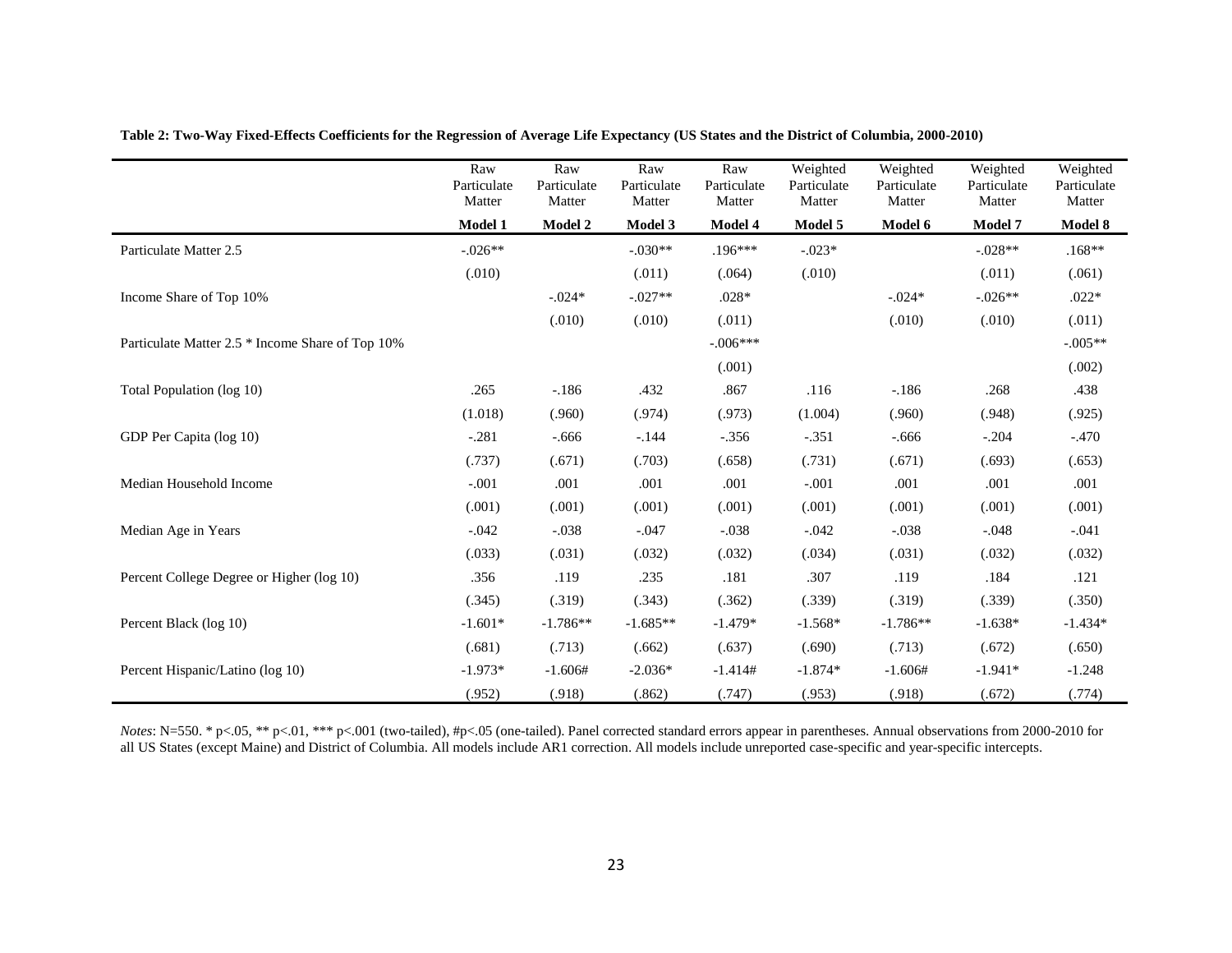|                                                  | Raw<br>Particulate<br>Matter | Raw<br>Particulate<br>Matter | Raw<br>Particulate<br>Matter | Raw<br>Particulate<br>Matter | Weighted<br>Particulate<br>Matter | Weighted<br>Particulate<br>Matter | Weighted<br>Particulate<br>Matter | Weighted<br>Particulate<br>Matter |
|--------------------------------------------------|------------------------------|------------------------------|------------------------------|------------------------------|-----------------------------------|-----------------------------------|-----------------------------------|-----------------------------------|
|                                                  | <b>Model 1</b>               | <b>Model 2</b>               | Model 3                      | Model 4                      | Model 5                           | <b>Model 6</b>                    | <b>Model 7</b>                    | Model 8                           |
| Particulate Matter 2.5                           | $-.107***$                   |                              | $-.098***$                   | $.252**$                     | $-.094**$                         |                                   | $-.083***$                        | $.245**$                          |
|                                                  | (.031)                       |                              | (.022)                       | (.079)                       | (.029)                            |                                   | (.023)                            | (.091)                            |
| Income Share of Top 10%                          |                              | $-.064***$                   | $-.061***$                   | .024                         |                                   | $-.064***$                        | $-.061***$                        | .017                              |
|                                                  |                              | (.127)                       | (.010)                       | (.019)                       |                                   | (.127)                            | (.011)                            | (.021)                            |
| Particulate Matter 2.5 * Income Share of Top 10% |                              |                              |                              | $-.008***$                   |                                   |                                   |                                   | $-.007***$                        |
|                                                  |                              |                              |                              | (.001)                       |                                   |                                   |                                   | (.002)                            |
| 2005                                             | $.571**$                     | $.587***$                    | .594***                      | $.482***$                    | .553**                            | $.587***$                         | $.577***$                         | .480***                           |
|                                                  | (.184)                       | (.161)                       | (.125)                       | (.124)                       | (.196)                            | (.161)                            | (.137)                            | (.140)                            |
| 2010                                             | $1.366***$                   | $1.542***$                   | $1.362***$                   | $1.133***$                   | $1.330***$                        | $1.542***$                        | $1.337***$                        | $1.162***$                        |
|                                                  | (.318)                       | (.282)                       | (.210)                       | (.205)                       | (.333)                            | (.282)                            | (.229)                            | (.231)                            |

#### **Table 3: Two-Way Fixed-Effects Coefficients for the Regression of Female Life Expectancy (US States and the District of Columbia, 2000-2010)**

*Notes*:  $N = 150$ . \* p<.05, \*\* p<.01, \*\*\* p<.001 (two-tailed), #p<.05 (one-tailed). Clustered robust standard errors appear in parentheses. Observations for years 2000, 2005 and 2010 for all US States (except Maine) and the District of Columbia. All models include unreported case-specific fixed effects. All models include controls for Total Population, GDP Per Capita, Median Household Income, Median Age in Years, Percent College Degree or Higher, Percent Black, and Percent Hispanic/Latino.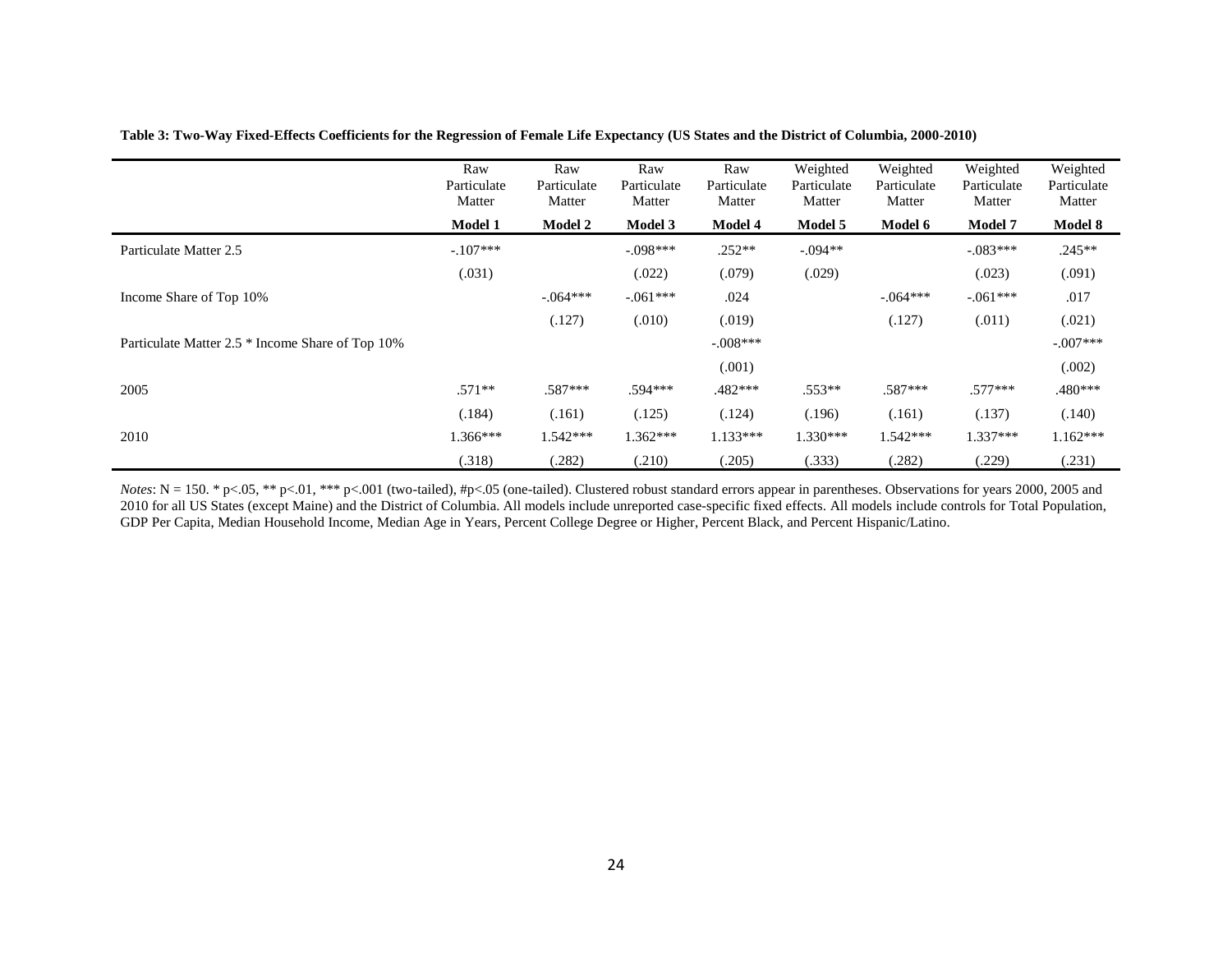|                                                  | Raw<br>Particulate<br>Matter | Raw<br>Particulate<br>Matter | Raw<br>Particulate<br>Matter | Raw<br>Particulate<br>Matter | Weighted<br>Particulate<br>Matter | Weighted<br>Particulate<br>Matter | Weighted<br>Particulate<br>Matter | Weighted<br>Particulate<br>Matter |
|--------------------------------------------------|------------------------------|------------------------------|------------------------------|------------------------------|-----------------------------------|-----------------------------------|-----------------------------------|-----------------------------------|
|                                                  | <b>Model 1</b>               | <b>Model 2</b>               | Model 3                      | <b>Model 4</b>               | Model 5                           | Model 6                           | <b>Model 7</b>                    | Model 8                           |
| Particulate Matter 2.5                           | $-.158**$                    |                              | $-147***$                    | $.302*$                      | $-142**$                          |                                   | $-.129**$                         | $.253*$                           |
|                                                  | (.054)                       |                              | (.043)                       | (.115)                       | (.050)                            |                                   | (.044)                            | (.124)                            |
| Income Share of Top Ten Percent                  |                              | $-.081**$                    | $-.076***$                   | .033                         |                                   | $-.081**$                         | $-.075***$                        | .015                              |
|                                                  |                              | (.026)                       | (.021)                       | (.034)                       |                                   | (.026)                            | (.022)                            | (.036)                            |
| Particulate Matter 2.5 * Income Share of Top 10% |                              |                              |                              | $-.010***$                   |                                   |                                   |                                   | $-.008**$                         |
|                                                  |                              |                              |                              | (.002)                       |                                   |                                   |                                   | (.003)                            |
| 2005                                             | $1.003**$                    | $1.021**$                    | $1.031***$                   | $.887***$                    | $.976**$                          | $1.021**$                         | $1.005***$                        | .892**                            |
|                                                  | (.335)                       | (.333)                       | (.273)                       | (.262)                       | (.345)                            | (.333)                            | (.285)                            | (.288)                            |
| 2010                                             | $2.087***$                   | $2.350***$                   | $2.081***$                   | $1.787***$                   | $2.025***$                        | $2.350***$                        | $2.034***$                        | 1.830***                          |
|                                                  | (.545)                       | (.587)                       | (.429)                       | (.416)                       | (.558)                            | (.587)                            | (.450)                            | (.461)                            |

#### **Table 4: Two-Way Fixed-Effects Coefficients for the Regression of Male Life Expectancy (US States and the District of Columbia, 2000-2010)**

*Notes*:  $N = 150$ . \* p<.05, \*\* p<.01, \*\*\* p<.001 (two-tailed), #p<.05 (one-tailed). Clustered robust standard errors appear in parentheses. Observations for years 2000, 2005 and 2010 for all US States (except Maine) and the District of Columbia. All models include unreported case-specific fixed effects. All models include controls for Total Population, GDP Per Capita, Median Household Income, Median Age in Years, Percent College Degree or Higher, Percent Black, and Percent Hispanic/Latino.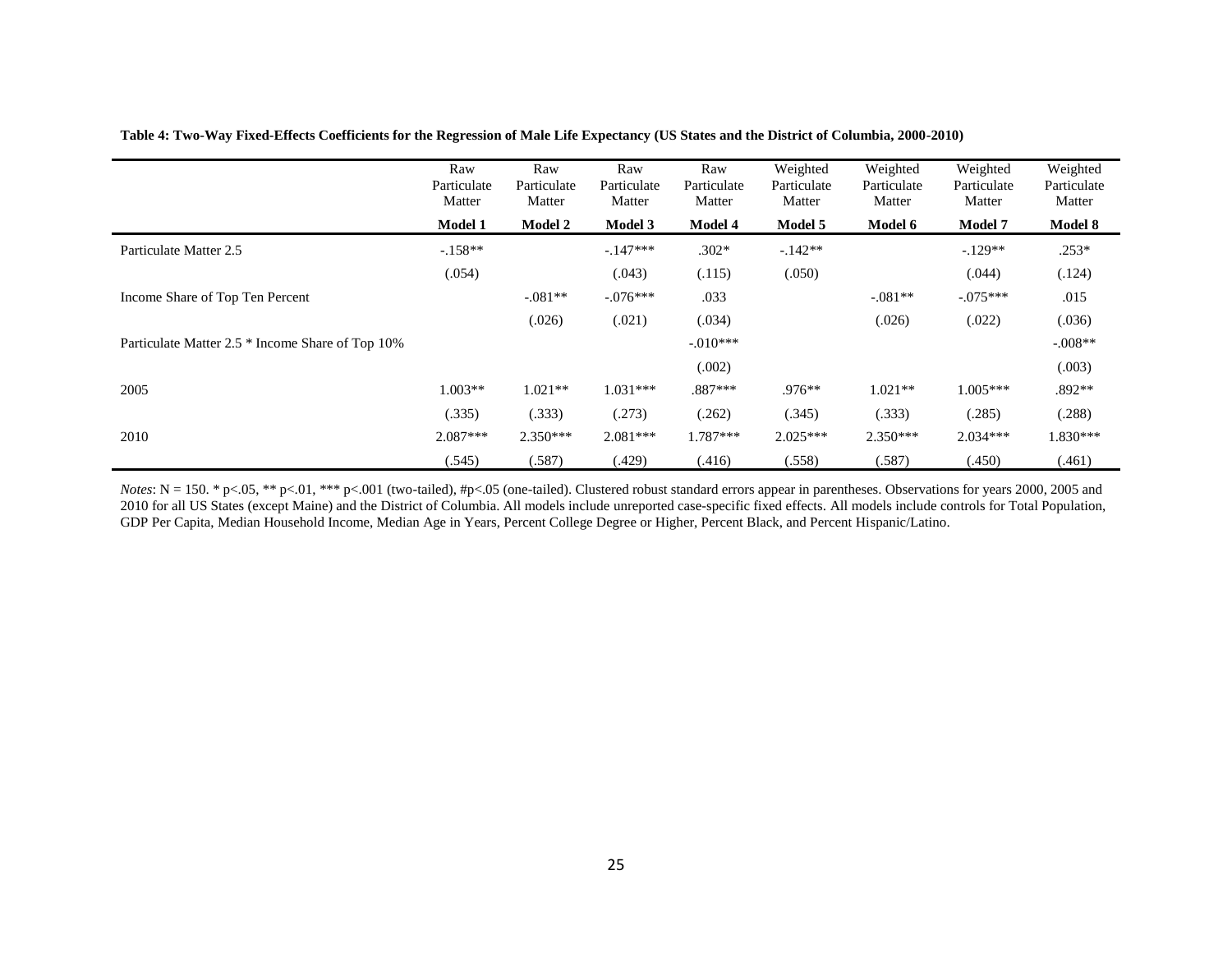| Percentiles for Income Share of Top 10% | Raw Particulate Matter | Weighted Particulate Matter |
|-----------------------------------------|------------------------|-----------------------------|
|                                         |                        |                             |
| 1st Percentile [34.43704]               | .004                   | .005                        |
|                                         | (.010)                 | (.010)                      |
| 10th Percentile [38.02291]              | $-.015#$               | $-.010$                     |
|                                         | (.008)                 | (.008)                      |
| 20th Percentile [40.01854]              | $-.026**$              | $-.020*$                    |
|                                         | (.009)                 | (.008)                      |
| 30th Percentile [40.90752]              | $-.030***$             | $-.024**$                   |
|                                         | (.009)                 | (.008)                      |
| 40th Percentile [42.03272]              | $-.037***$             | $-.029**$                   |
|                                         | (.010)                 | (.009)                      |
| 50th Percentile [42.81685]              | $-.041***$             | $-.033***$                  |
|                                         | (.011)                 | (.010)                      |
| 60th Percentile [43.98028]              | $-.048***$             | $-.039***$                  |
|                                         | (.012)                 | (.011)                      |
| 70th Percentile [45.03413]              | $-.053***$             | $-.043***$                  |
|                                         | (.014)                 | (.013)                      |
| 80th Percentile [47.13808]              | $-.065***$             | $-.053***$                  |
|                                         | (.017)                 | (.015)                      |
| 90th Percentile [50.45599]              | $-.083***$             | $-.069***$                  |
|                                         | (.022)                 | (.020)                      |
| 99th Percentile [58.59861]              | $-129***$              | $-.107***$                  |
|                                         | (.035)                 | (.032)                      |

#### **Table 5: Slope Coefficients for Particulate Matter**

*Notes*: N=550. \* p<.05, \*\* p<.01, \*\*\* p<.001 (two-tailed), #p<.05 (one-tailed). Raw percentile values appear in brackets. Panel corrected standard errors appear in parentheses. All estimates are based on models reported in Table 2.